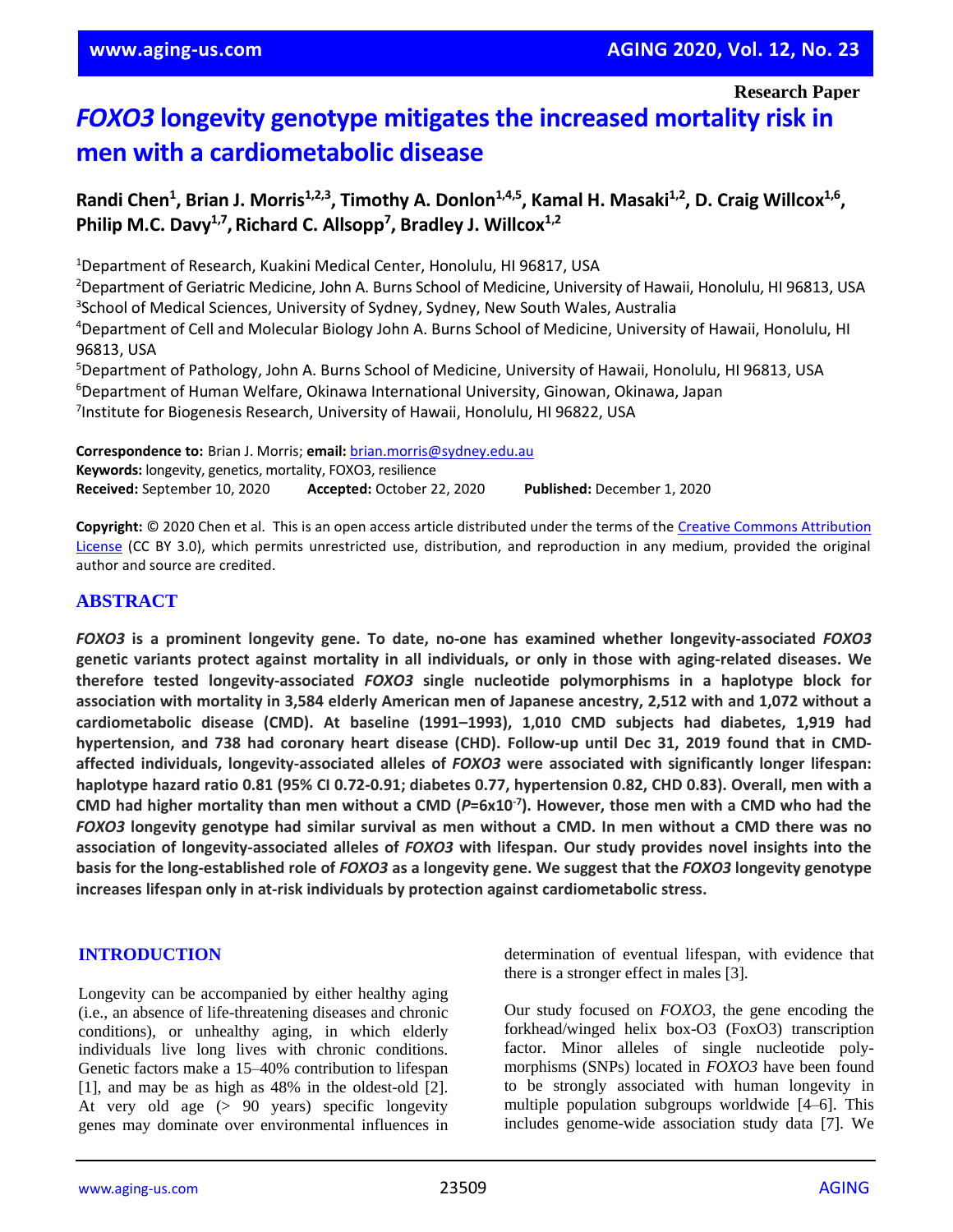found previously that a haplotype comprised of 14 *FOXO3* SNPs is associated with increased likelihood of living close to 100 years in the Kuakini Honolulu Heart Program/Kuakini and Honolulu-Asia Aging Study (KHHP/KHAAS) cohort [8]. FoxO3 can differentially induce gene expression programs depending on chromatin architecture by binding to specific enhancers, activating these by causing changes in histone acetylation, and subsequent recruitment of RNA polymerase II [9]. In response to cellular stress, *FOXO3* may also function at the genomic level by facilitating long-range gene-gene interactions, changes in chromatin conformation, and interaction of topologically associated domains to regulate multiple neighboring genes involved in various processes that contribute to cell resilience, namely autophagy, stress response, energy/nutrient sensing, cell proliferation, apoptosis, and stem cell maintenance [8, 10]. The expression of at least some of these neighboring genes is increased following cellular stress (see supplement to ref [8]). Thus, *FOXO3* is positioned at the center of an "aging hub." The longevity alleles of *FOXO3* enable enhanced *FOXO3* expression, thereby activating other genes in its functional neighborhood. Physiologically, we now know that the major reason for the increase in lifespan conferred by protective alleles of *FOXO3* is protection against death from coronary heart disease (CHD) [11], although in other cohorts such protection may extend to cancer and stroke [12, 13].

The present study addresses the hypothesis that the *FOXO3* longevity-associated alleles increase cell and organism resilience by protecting against cellular stress caused by chronic conditions of aging. To test this hypothesis, we compared the effect of longevityassociated alleles with lifespan in subjects with and without type 2 diabetes, CHD and hypertension (collectively referred to as cardiometabolic diseases, CMDs).

## **RESULTS**

#### **Characteristics of subjects**

Supplementary Table 1 shows age-adjusted baseline (1991–1993) characteristics of men in the study, adjusting for age, genotypes of the strongest SNP (*rs2802292*), and prevalence of medical conditions. By 31 December 2019, 3,548 out of 3,584 of the subjects had died during the 29 years of follow-up from exam 4. At exam 4 (baseline) among the 3,584 participants, there were 21% who had been diagnosed with CHD, 29% with diabetes, 54% with hypertension, and 14% with cancer. Seventy percent had at least one CMD, and 5.2% had all 3 components of CMD. Mean age at death was  $88.6 \pm 6.1$  years for those with at least one of these CMDs, and  $89.5 \pm 6.0$  years for those who did not have any CMD ( $p < 0.0001$ ).

#### *FOXO3* **genotype and survival in CMD and non-CMD subjects.**

The 14 *FOXO3* SNPs (shown in Supplementary Figures 1, 2) likely function as a *cis*-regulatory unit. Survival curves for men without a CMD and those with a CMD showed that the former lived longer (Kaplan-Meier Log-rank  $\chi^2 = 24.8$ ,  $p = 6.4x10^{-7}$ ). Figure 1 shows survival curves for CMD subjects and subjects without a CMD according to whether they were carriers of the longevity-associated (*G*) allele of the strongest *FOXO3* SNP, *rs2802292*, or were homozygous for the major (*T*) allele. These curves were determined using a Cox proportional hazard model adding an interaction term of *FOXO3* with CMD. Only in CMD subjects was the *G* allele associated with greater lifespan than  $TT$  ( $p =$ 0.0002). Subjects without a CMD had the longest lifespans. Moreover, in contrast to CMD subjects, *FOXO3* genotype was not associated with lifespan in subjects without a CMD. Figure 2 shows mortality risk as hazard ratio for CMD subjects and subjects without a CMD according to whether they were carriers of the longevity-associated (*G*) allele of the strongest *FOXO3* SNP, *rs2802292*, or were homozygous for the major (*T*) allele. In men with CMD and the *FOXO3* longevity genotype, mortality was reduced to that of men without CMD.

Table 1 shows age-adjusted baseline characteristics of men with CMD and men without a CMD. Analyses found no evidence of population stratification in the dataset (data not shown). In subjects with *either* diabetes, CHD, or hypertension (CMD) *at baseline*, *G* allele carriers had significantly lower CHD prevalence, but higher diabetes and hypertension (Table 1). In CMD subjects, after adjusting for co-variates, minor allele carriers of each of the 8 *FOXO3* SNPs tested exhibited an association with longer lifespan (Table 2). In contrast, in individuals without any CMD component, there was no difference in lifespan associated with *FOXO3* genotype. Table 3 shows the association with just CHD, just diabetes, and just hypertension for each of the 8 *FOXO3* SNPs and the haplotype of each. Possession of the longevity-associated minor allele was associated with lower hazard ratio for mortality compared with major allele homozygotes in the CMD group when adjusted for age, and, in the full model, after adjustment for additional covariates that represent mortality risk factors.

#### **DISCUSSION**

Here we show for the first time that longevityassociated genetic variants of *FOXO3* are associated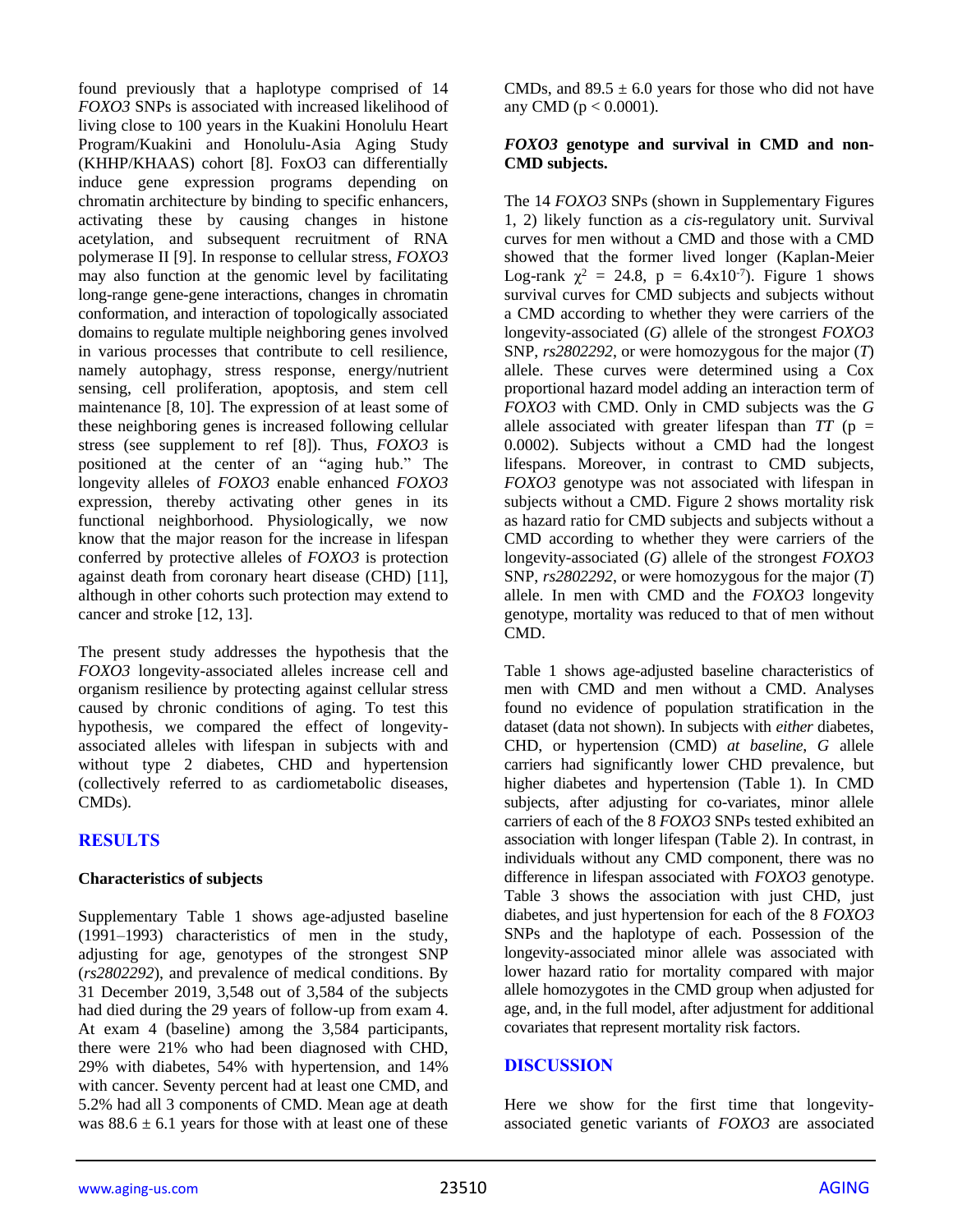

**Figure 1. Survival curves spanning the period from baseline (1991–1993) to Dec 31, 2019 for subjects with and without a CMD according to whether they were carriers of the longevity-associated** *G* **allele of SNP** *rs2802292***.** The survival probabilities were estimated from the Cox proportional hazard model (see Methods) h(t) = h(t0) \* exp( $\beta$ 1\*Age +  $\beta$ 2\*BMI +  $\beta$ 3\*Glucose +  $\beta$ 4\*CMD + β5\**FOXO3\_G* + β6\* (CMD\**FOXO3\_G*)) by fixing age at 75 years, BMI at the mean, 23.5 kg/m<sup>2</sup> , and glucose at the mean, 113 mg/dL (where β6 is the effect of the interaction of CMD with *FOXO3* genotype (*G* carriers vs. *TT* genotype) on mortality, giving *P*(β6) = 0.04). The *P* values for comparison of survival curves for the group without any CMD for *FOXO3-G* carriers vs. *FOXO3-TT*, and comparison of survival curves for the group with a CMD for *FOXO3-G* carriers vs. *FOXO3-TT*, were *P*=0.97 and *P*=0.0002, respectively. The *P*-values for comparison of survival curves for *FOXO3-TT* carriers or for *FOXO3-G* carriers for those with a CMD versus those without any CMD, were *P*=0.000039 and *P*=0.28 respectively.



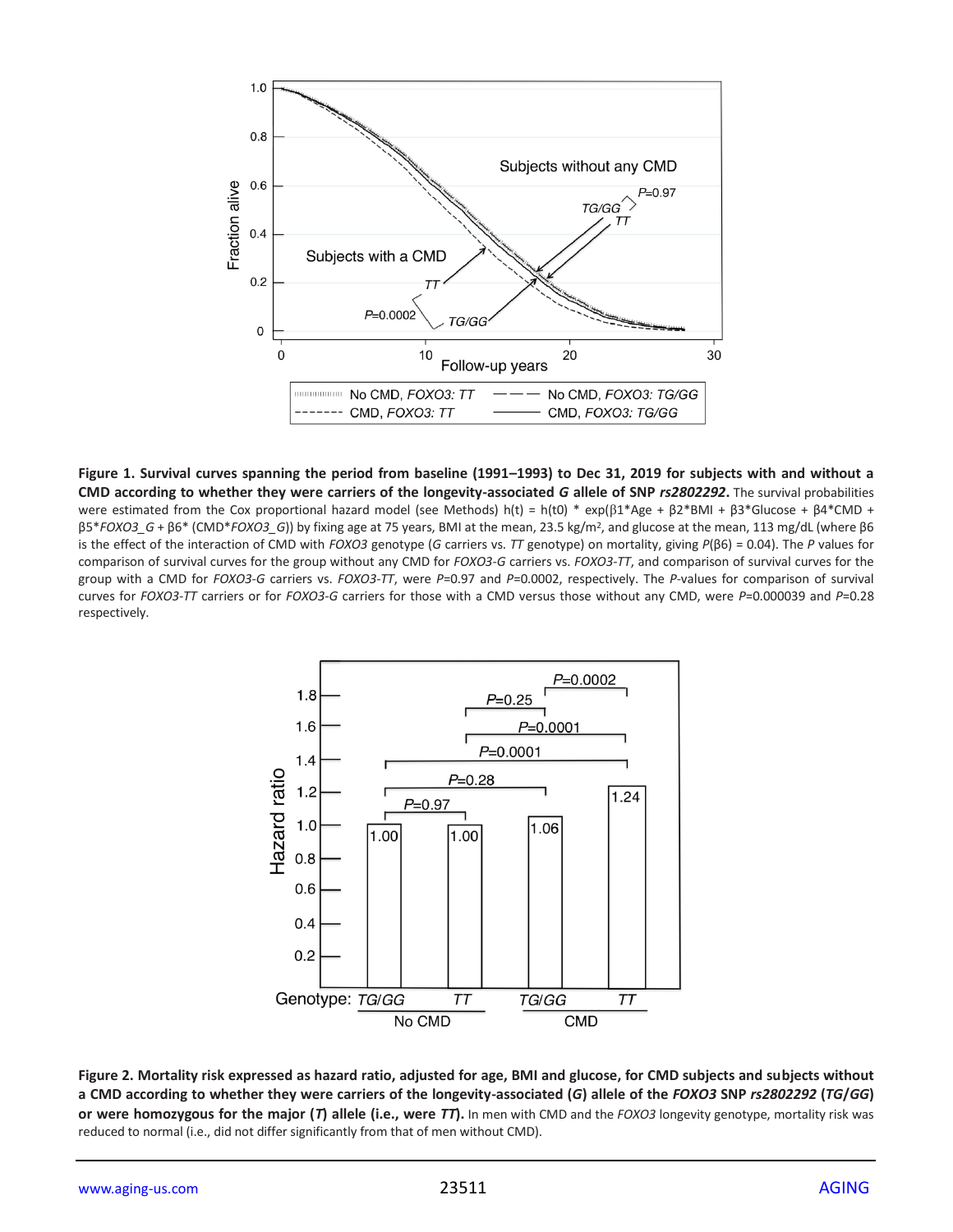|                                   |                  | With a CMD       |                  | Without a CMD   |                 |                                |  |
|-----------------------------------|------------------|------------------|------------------|-----------------|-----------------|--------------------------------|--|
| <b>Variable</b>                   | TТ               | GG/GT            | $\boldsymbol{P}$ | <b>TT</b>       | GG/GT           | $\boldsymbol{P}$               |  |
| $\mathbf n$                       | 1331             | 1181             |                  | 570             | 502             |                                |  |
| Age (years)                       | $77.6 \pm 4.5$   | $78 \pm 4.6$     | 0.03             | $77.3 \pm 4.4$  | $78.1 \pm 4.8$  | 0.053                          |  |
| BMI $(kg/m2)$                     | $23.7 \pm 3.1$   | $23.7 \pm 3.0$   | 0.62             | $22.8 \pm 3$    | $23 \pm 3.0$    | 0.37                           |  |
| Fasting plasma glucose<br>(mg/dL) | $116.8 \pm 31.9$ | $119.3 \pm 35.2$ | 0.060            | $101.3 \pm 8.5$ | $101.3 \pm 8.6$ | 1.00                           |  |
| Smoking (pack-years)              | $25.4 \pm 33.4$  | $28.5 \pm 36.1$  | 0.036            | $24.8 \pm 33.4$ | $23.9 \pm 32.6$ | 0.67                           |  |
| Alcohol intake (oz/mo)            | $19.6 \pm 42.5$  | $20.2 \pm 44.3$  | 0.76             | $16.2 \pm 32.4$ | $16.6 \pm 33.4$ | 0.85                           |  |
| Physical activity index           | $30.8 \pm 4.8$   | $30.8 \pm 4.3$   | 0.81             | $30.9 \pm 4.3$  | $31.2 \pm 4.9$  | 0.23                           |  |
| Depressive symptoms (%)           | 9.8              | 11.0             | 0.36             | 10.4            | 11.2            | 0.67                           |  |
| Stroke $(\%)$                     | 5.2              | 4.9              | 0.71             | 2.5             | 2.3             | 0.86                           |  |
| Cancer $(\%)$                     | 14.1             | 12.5             | 0.24             | 14.6            | 12.8            | 0.39                           |  |
| $CHD(\%)$                         | 31.7             | 26.7             | 0.01             |                 |                 | $\qquad \qquad \longleftarrow$ |  |
| Diabetes $(\%)$                   | 38.5             | 43.2             | 0.02             |                 |                 |                                |  |
| Hypertension (%)                  | 75.9             | 77.0             | 0.50             |                 |                 |                                |  |

**Table 1. Age-adjusted baseline characteristics by CMD\* and** *FOXO rs2802292* **genotype.**

Values shown are age-adjusted mean ± SD for indirect measures and proportion for direct measurements, except age. \*CMD: CHD or diabetes or hypertension

with much lower mortality in elderly individuals who have one or more of the common aging-related conditions consisting of diabetes, CHD and hypertension. In contrast, no reduction in mortality was observed in men with a CMD who did not have the longevity genotype. In addition, surprisingly, in men with CMD and the *FOXO3* longevity genotype, mortality was reduced to normal (i.e., to that of men without a CMD). We propose that longevity-associated *FOXO3* variants confer resilience against the adverse medical conditions that comprise CMD.

FoxO3 serves as a core regulator of cellular homeostasis, stress response, and longevity through its ability to modulate a variety of stress responses during nutrient shortage, oxidative stress, hypoxia, heat shock, and DNA damage [14–17]. By reducing oxidative damage responsible for aging, FoxO3-mediated responses to stress are pivotal to health-span and lifespan [18]. Depending on the stress stimulus and subcellular context, once activated, FoxO3 can induce specific sets of nuclear genes, including cell cycle inhibitors, pro-apoptotic genes, scavengers of reactive oxygen species, autophagy effectors, gluconeogenic enzymes, and others [17]. On the other hand, under glucose restriction, FoxO3 translocates to mitochondria to stimulate transcription of oxidative phosphorylation genes, thus restoring cellular ATP levels [17]. FoxO3 target genes and the pathways that their gene products serve are diverse and sometimes antagonistic, meaning FoxO3 is an adaptable player in the dynamic homeostasis of normal and stressed cells [17].

In unstimulated lymphoblast cell lines, *FOXO3* mRNA expression is significantly higher in *rs2802292 GT* vs.  $TT$  cells, and in response to  $H_2O_2$ -mediated stress, expression increases for each genotype  $(P < 0.0001)$ , reaching a 3-fold higher level in *GT* than *TT* cells [8]. In this study fluorescence in situ hybridization showed that the nuclear position of *FOXO3* changed with regards to its neighbours over a >7 Mb region following stress induction, bringing distant genes into proximity with *FOXO3.* These data indicated that the longevity haplotype is better "primed" for stress response than the common haplotype [8]. If there is no cellular stress, then *FOXO3* appears to play only a small part in cell resilience.

The coronary artery and aortic arch are prone to atherosclerosis and thus CHD. FoxO3 is a central protective factor in safeguarding primate vascular homeostasis – it serves as a master regulator and key driver of aortic and coronary vascular endothelial aging [19]. FoxO3 is the top regulatory factor affecting primate vascular aging, having the highest number of target genes [19]. In various tissues, dysregulation of the developmental program is increasingly regarded as pivotal to cellular aging [20, 21]. A key player in this process is the developmental regulator FOXA2, which becomes upregulated in aging vessels. Crucially, in human aortic endothelial cells, FOXA2 binding to the *FOXO3* promoter suppresses *FOXO3* expression and compromises cell proliferation, the effect being reversed by siRNA-mediated knockdown of *FOXA2* expression [19]. Interestingly the most 5' SNP in our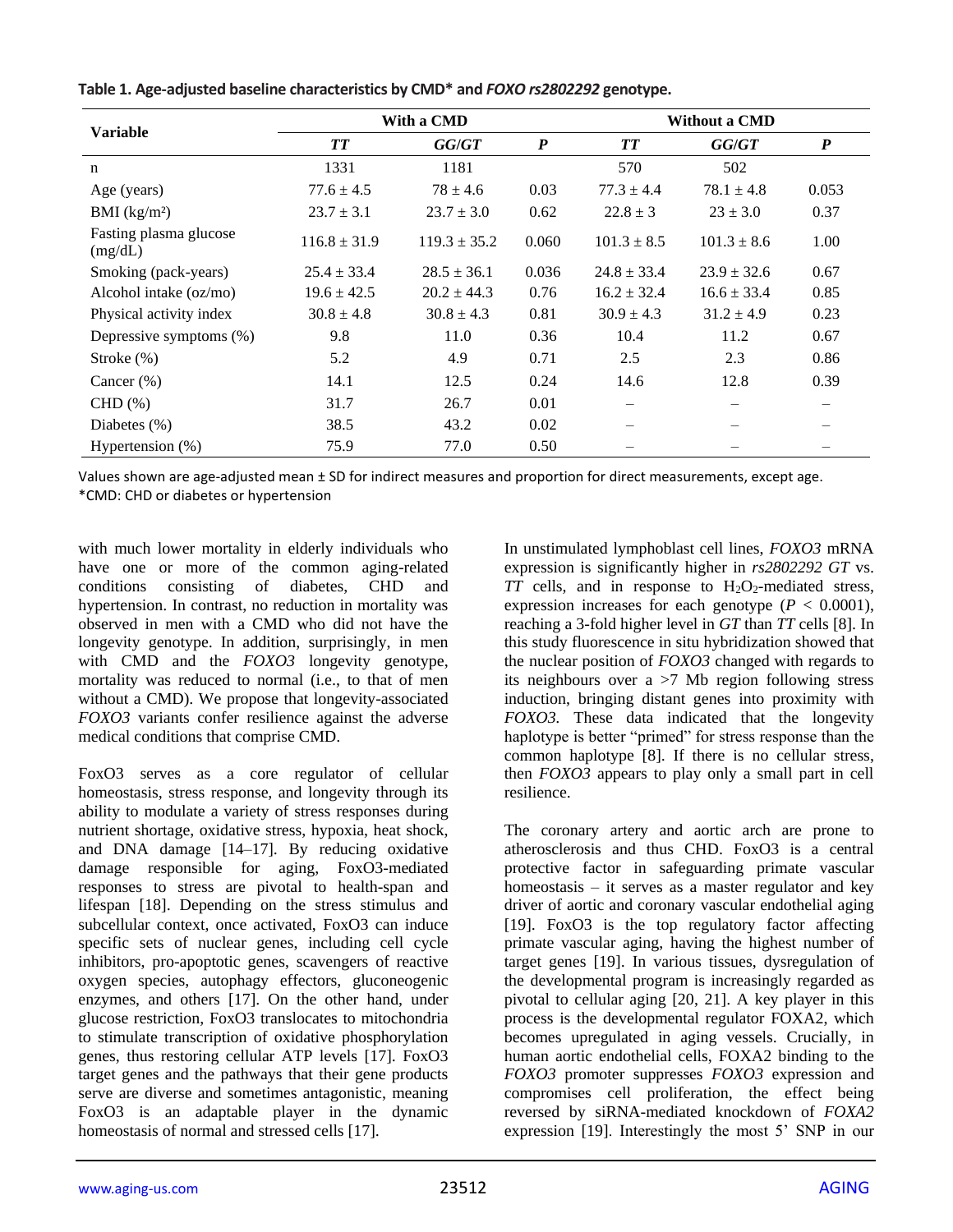| <b>Model</b><br><b>FOXO3 SNP</b> |                        | With a CMD $(n=2512)$ | Without a CMD $(n=1072)$ |                     |                  |
|----------------------------------|------------------------|-----------------------|--------------------------|---------------------|------------------|
|                                  |                        | <b>HR (95% CI)</b>    | $\boldsymbol{P}$         | $HR (95\% CI)$      | $\boldsymbol{P}$ |
| Age adjusted                     | rs2802292              | $0.88(0.81 - 0.95)$   | 0.0011                   | $0.99(0.88-1.12)$   | 0.93             |
| Age adjusted                     | rs1935952              | $0.90(0.83 - 0.97)$   | 0.0070                   | $0.98(0.87-1.12)$   | 0.81             |
| Age adjusted                     | rs2253310              | $0.88(0.81 - 0.95)$   | 0.0013                   | $0.99(0.88-1.12)$   | 0.92             |
| Age adjusted                     | rs2764264              | $0.90(0.83 - 0.98)$   | 0.012                    | $0.97(0.86-1.09)$   | 0.61             |
| Age adjusted                     | rs2802288              | $0.88(0.81-0.95)$     | 0.0012                   | $0.99(0.87-1.12)$   | 0.85             |
| Age adjusted                     | rs3800230              | $0.92(0.84-1.00)$     | 0.053                    | $0.97(0.84-1.11)$   | 0.61             |
| Age adjusted                     | rs9398171              | $0.90(0.83 - 0.98)$   | 0.012                    | $0.98(0.87-1.11)$   | 0.77             |
| Age adjusted                     | rs12212067             | $0.90(0.81-1.00)$     | 0.040                    | $0.98(0.84-1.14)$   | 0.76             |
| Age adjusted                     | Haplotype              | $0.86(0.77-0.96)$     | 0.0069                   | $0.99(0.84-1.17)$   | 0.92             |
| Covariate adjusted†              | rs2802292              | $0.82(0.75-0.89)$     | 8.1E-06                  | $1.03(0.90-1.18)$   | 0.63             |
| Covariate adjusted               | rs1935952              | $0.83(0.76-0.91)$     | $4.2E - 0.5$             | $1.06(0.92-1.21)$   | 0.44             |
| Covariate adjusted               | rs2253310              | $0.82(0.75-0.90)$     | $1.0E - 0.5$             | $1.04(0.90-1.19)$   | 0.61             |
| Covariate adjusted               | rs2764264              | $0.85(0.78-0.93)$     | 0.0002                   | $1.03(0.90-1.18)$   | 0.65             |
| Covariate adjusted               | rs2802288              | $0.82(0.75-0.89)$     | 8.1E-06                  | $1.03(0.90-1.18)$   | 0.70             |
| Covariate adjusted               | rs3800230              | $0.88(0.80-0.97)$     | 0.010                    | $1.03(0.89-1.20)$   | 0.68             |
| Covariate adjusted               | rs9398171              | $0.84(0.77-0.92)$     | 0.0002                   | $1.05(0.92 - 1.21)$ | 0.46             |
| Covariate adjusted               | rs12212067             | $0.88(0.79-0.98)$     | 0.023                    | $1.05(0.88-1.25)$   | 0.59             |
| Covariate adjusted               | Haplotype <sup>Y</sup> | $0.81(0.72-0.91)$     | 0.00031                  | $1.07(0.89-1.28)$   | 0.49             |

**Table 2. Hazard ratios (HR) of** *FOXO3* **minor allele carriers vs. major allele homozygotes with total mortality by cardiometabolic disease (CMD)\* status.**

\*CMD: At least one of CHD, diabetes and hypertension.

†Covariates in Cox model: age, BMI, glucose, smoking pack-year, alcohol consumption (ounces per month), physical activity index (PAI), depressive symptoms, cancer and stroke.

¥Haplotype was obtained for 1,740 subjects with a CMD, and 742 subjects without a CMD.

Haplotype comprised minor allele frequencies of SNPs *rs2253310* (allele *C*), *rs2802288* (allele *A*), *rs2802292* (allele *G*), *rs2764264* (allele *C*), *rs9398171* (allele *C*), *rs12212067* (*G*), and *rs3800230* (allele *G*).

|                                  |  |  |  |  |  | Table 3. Hazard ratios (HR) of FOXO3 minor allele carriers vs. major allele homozygotes with total mortality by |  |  |
|----------------------------------|--|--|--|--|--|-----------------------------------------------------------------------------------------------------------------|--|--|
| diabetes, CHD, and hypertension. |  |  |  |  |  |                                                                                                                 |  |  |

|            |                         |        | With a CMD        |                  | <b>Without a CMD</b> |                  |
|------------|-------------------------|--------|-------------------|------------------|----------------------|------------------|
| <b>SNP</b> | Cardiometabolic disease | Model* | HR (95% CI) **    | $\boldsymbol{P}$ | <b>HR (95% CI)</b>   | $\boldsymbol{P}$ |
|            | Diabetes                | 1      | $0.84(0.74-0.95)$ | 0.0064           | $0.94(0.87-1.01)$    | 0.11             |
|            | $(1010, 2525)$ ***      | 2      | $0.78(0.68-0.89)$ | 0.0003           | $0.93(0.85-1.01)$    | 0.08             |
|            | <b>CHD</b>              |        | $0.84(0.73-0.97)$ | 0.021            | $0.94(0.88-1.02)$    | 0.13             |
| rs2802292  | (738, 2846)             | 2      | $0.79(0.67-0.93)$ | 0.0055           | $0.92(0.85-1.00)$    | 0.04             |
|            | Hypertension            | 1      | $0.89(0.81-0.97)$ | 0.0085           | $0.94(0.85-1.04)$    | 0.24             |
|            | (1919, 1665)            | 2      | $0.83(0.75-0.92)$ | 0.0003           | $0.94(0.84-1.04)$    | 0.22             |
|            | <b>Diabetes</b>         |        | $0.84(0.74-0.96)$ | 0.0075           | $0.95(0.88-1.03)$    | 0.25             |
|            | (1010, 2521)            | 2      | $0.78(0.68-0.90)$ | 0.0005           | $0.95(0.87-1.03)$    | 0.22             |
| rs1935952  | <b>CHD</b>              | 1      | $0.85(0.73-0.98)$ | 0.030            | $0.95(0.88-1.03)$    | 0.20             |
|            | (738, 2842)             | 2      | $0.81(0.68-0.96)$ | 0.015            | $0.93(0.85-1.01)$    | 0.08             |
|            | Hypertension            | 1      | $0.89(0.82-0.98)$ | 0.017            | $0.95(0.86-1.05)$    | 0.34             |
|            | (1917, 1663)            | 2      | $0.83(0.75-0.92)$ | 0.0002           | $0.97(0.87-1.08)$    | 0.60             |
| 310        | <b>Diabetes</b>         | 1      | $0.84(0.74-0.96)$ | 0.0076           | $0.94(0.87-1.01)$    | 0.11             |
|            | (1010, 2523)            | 2      | $0.78(0.69-0.90)$ | 0.0004           | $0.93(0.85-1.01)$    | 0.08             |
| rs2253.    | <b>CHD</b>              | 1      | $0.84(0.73-0.97)$ | 0.021            | $0.95(0.88-1.02)$    | 0.14             |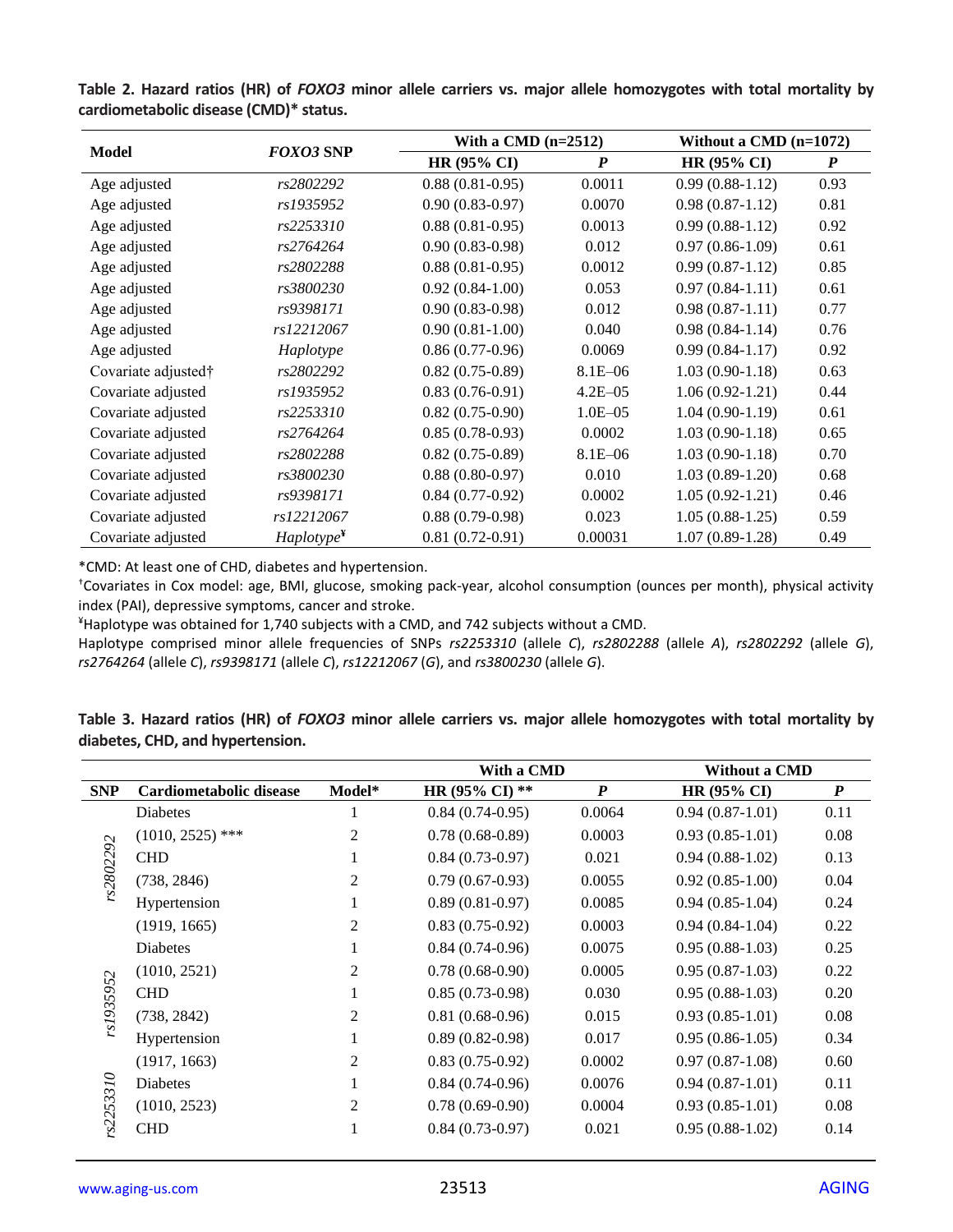|               | (738, 2844)  | $\sqrt{2}$       | $0.79(0.67-0.93)$   | 0.0055   | $0.92(0.85 - 1.00)$ | 0.04     |
|---------------|--------------|------------------|---------------------|----------|---------------------|----------|
|               | Hypertension | $\mathbf{1}$     | $0.89(0.81 - 0.97)$ | 0.0088   | $0.94(0.86-1.04)$   | 0.25     |
|               | (1918, 1664) | $\overline{c}$   | $0.83(0.75-0.92)$   | 0.0003   | $0.94(0.84-1.04)$   | 0.24     |
|               | Diabetes     | 1                | $0.85(0.75-0.96)$   | 0.0097   | $0.95(0.88-1.03)$   | 0.20     |
|               | (1009, 2521) | $\sqrt{2}$       | $0.80(0.70-0.92)$   | 0.0014   | $0.95(0.87-1.04)$   | 0.25     |
| rs2764264     | <b>CHD</b>   | 1                | $0.85(0.73-0.99)$   | 0.034    | $0.95(0.89-1.03)$   | 0.21     |
|               | (736, 2843)  | $\sqrt{2}$       | $0.81(0.69-0.96)$   | 0.015    | $0.94(0.86-1.02)$   | 0.13     |
|               | Hypertension | $\mathbf{1}$     | $0.91(0.83-1.00)$   | 0.041    | $0.94(0.85-1.03)$   | 0.20     |
|               | (1915, 1664) | 2                | $0.86(0.78-0.95)$   | 0.0028   | $0.95(0.85-1.06)$   | 0.38     |
|               | Diabetes     | 1                | $0.84(0.74-0.95)$   | 0.0062   | $0.93(0.86-1.01)$   | 0.10     |
|               | (1009, 2516) | $\boldsymbol{2}$ | $0.78(0.68-0.89)$   | 0.0002   | $0.92(0.85-1.01)$   | $0.07\,$ |
|               | <b>CHD</b>   | 1                | $0.84(0.72-0.97)$   | 0.0182   | $0.94(0.88-1.02)$   | 0.13     |
| rs2802288     | (736, 2838)  | $\overline{c}$   | $0.79(0.67-0.93)$   | 0.0047   | $0.92(0.84-0.99)$   | 0.03     |
|               | Hypertension | $\mathbf{1}$     | $0.89(0.81 - 0.97)$ | 0.0084   | $0.94(0.85-1.04)$   | 0.22     |
|               | (1915, 1659) | $\sqrt{2}$       | $0.83(0.75-0.92)$   | 0.0003   | $0.93(0.84 - 1.04)$ | 0.19     |
|               | Diabetes     | $\mathbf{1}$     | $0.89(0.77-1.02)$   | 0.1038   | $0.96(0.88-1.05)$   | 0.38     |
|               | (998, 2501)  | 2                | $0.88(0.76-1.02)$   | 0.095    | $0.93(0.85-1.03)$   | 0.17     |
|               | <b>CHD</b>   | $\mathbf{1}$     | $0.96(0.81-1.14)$   | $0.68\,$ | $0.94(0.86-1.02)$   | 0.12     |
| rs3800230     | (731, 2817)  | 2                | $0.92(0.76-1.11)$   | 0.3832   | $0.93(0.85-1.01)$   | 0.10     |
|               | Hypertension | 1                | $0.92(0.83-1.02)$   | 0.099    | $0.94(0.85-1.05)$   | 0.30     |
|               | (1901, 1647) | $\boldsymbol{2}$ | $0.89(0.79-0.99)$   | 0.033    | $0.95(0.84-1.07)$   | 0.38     |
|               | Diabetes     | $\mathbf{1}$     | $0.86(0.76-0.97)$   | 0.015    | $0.95(0.88-1.03)$   | 0.21     |
|               | (1002, 2508) | $\sqrt{2}$       | $0.81(0.70-0.92)$   | 0.0017   | $0.95(0.87-1.04)$   | 0.24     |
| rs9398171     | <b>CHD</b>   | 1                | $0.85(0.73-0.99)$   | 0.032    | $0.96(0.89-1.03)$   | 0.26     |
|               | (732, 2827)  | $\sqrt{2}$       | $0.81(0.68-0.96)$   | 0.013    | $0.94(0.87-1.02)$   | 0.14     |
|               | Hypertension | $\mathbf{1}$     | $0.91(0.83-0.99)$   | 0.033    | $0.95(0.86-1.05)$   | 0.30     |
|               | (1905, 1654) | 2                | $0.85(0.77-0.94)$   | 0.0019   | $0.96(0.86-1.07)$   | 0.50     |
|               | Diabetes     | 1                | $0.92(0.78-1.08)$   | 0.31     | $0.95(0.86-1.05)$   | 0.28     |
|               | (1005, 2502) | 2                | $0.88(0.74-1.05)$   | 0.15     | $0.94(0.84-1.05)$   | 0.27     |
| rs12212067    | <b>CHD</b>   | 1                | $0.90(0.74-1.10)$   | 0.30     | $0.94(0.86-1.03)$   | 0.19     |
|               | (732, 2824)  | $\overline{c}$   | $0.90(0.73-1.12)$   | 0.36     | $0.93(0.84-1.03)$   | 0.17     |
|               | Hypertension | 1                | $0.90(0.80-1.00)$   | 0.056    | $0.96(0.85-1.09)$   | 0.51     |
|               | (1903, 1653) | 2                | $0.88(0.78-0.99)$   | 0.037    | $0.96(0.84-1.11)$   | 0.60     |
|               | Diabetes     | 1                | $0.83(0.70-0.99)$   | 0.034    | $0.94(0.85-1.05)$   | 0.26     |
|               | (661, 1793)  | 2                | $0.77(0.64-0.93)$   | 0.0071   | $0.93(0.82 - 1.04)$ | 0.19     |
|               | <b>CHD</b>   | 1                | $0.85(0.69-1.05)$   | 0.12     | $0.93(0.84 - 1.03)$ | 0.15     |
|               | (526, 1956)  | 2                | $0.83(0.66-1.04)$   | $0.10\,$ | $0.90(0.81-1.01)$   | $0.07\,$ |
| Haplotype**** | Hypertension | 1                | $0.87(0.77-0.98)$   | 0.022    | $0.94(0.81-1.09)$   | 0.43     |
|               | (1331, 1151) | 2                | $0.82(0.72-0.93)$   | 0.0003   | $0.93(0.84-1.04)$   | 0.23     |

\* 1: Age-adjusted; 2: Covariate-adjusted, Covariates in Cox model: age, BMI, glucose, smoking (pack-year), alcohol intake (oz/mo), physical activity index, depression, cancer, and stroke.

\*\* HR (95% CI) of *FOXO3* minor allele carrier vs. major allele homozygotes on mortality estimated from the Cox regression model.

\*\*\* Number of subjects with a CMD, without a CMD.

\*\*\*\* Haplotype comprised minor allele frequencies of SNPs *rs2253310* (*C*)*, rs2802288* (*A*)*, rs2802292* (*G*)*, rs2764264* (*C*)*, rs9398171* (*C*)*, rs12212067* (*G*)*,* and *rs3800230* (*G*)*.*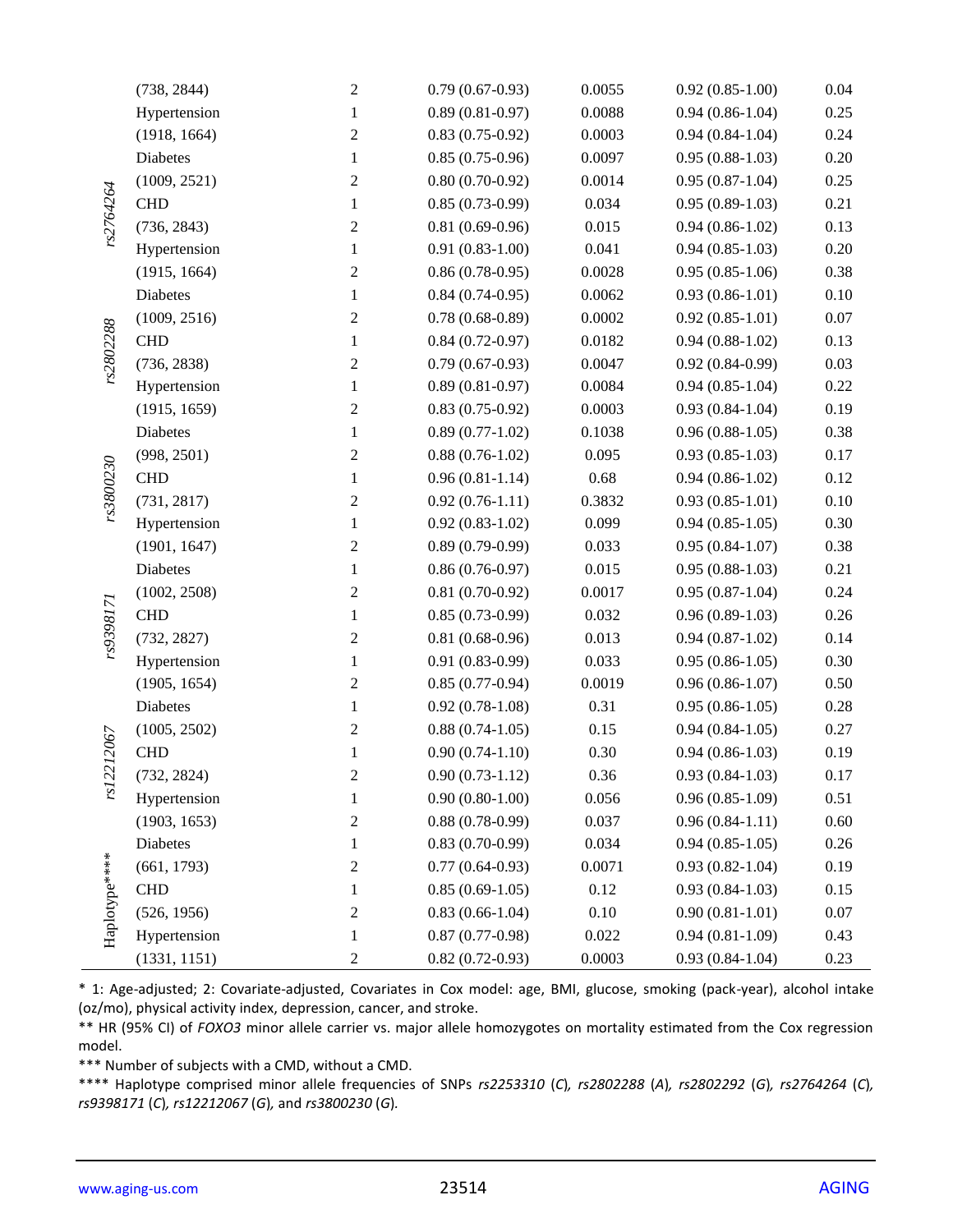*FOXO3* longevity haplotype was *rs768023*, located in the promoter region, and which we noted previously is the binding site for both FOXA2 and HDAC2 [8]. HDAC2 also deacetylates FoxO3 thus activating it [22]. For the *rs768023* minor allele, binding of FOXA2 and HDAC is abolished, which would increase *FOXO3* expression. The SNP immediately 3' of *rs768023* in the 14-SNP haplotype block, but not included in the present study, is *rs1536057*, the minor (*A*) allele of which abolishes NRF1 and E2F sites and creates a POU5F1 site. The inhibition of *FOXO3* expression by E2F [23] would thereby be lost, so causing an elevation in *FOXO3* expression. NRF1 and POU5FI are involved in cell proliferation and stem cell maintenance, while E2F is involved in DNA damage response.

The full complement of transcription factors that exhibit allele-dependent binding to SNPs in the 14-SNP *FOXO3* haplotype block are shown in Supplementary Table 2. Of these, HDAC1, NRF1, POU5F1, TFCP2L1, MYOG, NKX3-1, MITF, MEF2A, MZF1, NR2F1, PRDM1, FOXP1, MZF1, and ONECUT1 are involved in cell proliferation/stem cell maintenance, whereas HNF3, FOXA2, HNF4A, and ONECUT1 (HNF6) are involved in diabetes/energy response, and E2F1 is involved in DNA damage repair.

We have shown previously that the *G* allele of *FOXO3* SNP *rs2802292* protects against risk of death from CHD [11]. *G* allele carriers had lower plasma TNF-α than non-carriers, suggesting an ability to reduce inflammation as a potential mediating factor for reduction of CHD mortality risk [24]. At the cell and molecular level, cardiovascular benefits of FoxO3 involve stimulation of stress resistance by up-regulation of mitochondrial superoxide dismutase, peroxisomal catalase, and peroxiredoxin expression [25], as well as the promotion of multiple beneficial vascular functions, and reversal of cellular aging through pro-proliferative effects that involve downregulation of CSRP1, which recruits sirtuin-1 to create a suppressive chromatin environment [26]. Longevity-associated genetic variants of *FOXO3* are also associated with lower blood pressure and reduced hypertension prevalence [27]. The association of *FOXO3* SNPs with *self-rated* health in individuals aged 75–87 is influenced solely by cardiovascular disease [28].

Various types of cellular stress induce the recruitment of the evolutionarily conserved transcription factor HSF1 to binding sites involved in controlling gene expression [29]. The fact that only in *G* allele carriers of *FOXO3* SNP *rs2802292* possess the HSF1 binding site [30] explains, at least in part, the association we found between this allele and resistance to mortality in CMD subjects, presumably mediated by HSF1-induced

expression of *FOXO3*. Binding of HSF1 to its target site in *rs2802292* leads to formation of a complex resulting in a promoter-enhancer interaction involving the upstream promoter region and the *rs2802292* region of intron 2 [30]. Stress resistance and elevated *FOXO3* transcription were seen following application of the potent oxidative stress inducer  $H_2O_2$  in human dermal fibroblasts having the *GG* genotype, but not in those with the *TT* genotype, thus confirming the mechanism [30]. Unlike cells with the *TT* genotype, *GG* cells also exhibited higher expression of FoxO3 target genes *SOD2*, *CAT*, *GADD45A*, *CCND1*, *RBL2*, *BCL2L11* and *BCL6* in a HSF1-dependent manner [30]. Furthermore, *GG* cells displayed a significantly better DNA repair response. The *FOXO3* SNP *rs2802292* region also contains transcription factor response elements for SP1, GATA1 and ESR1 [30].

Our finding of 13% higher prevalence of diabetes at baseline in *FOXO3 rs2800292 G*-allele carriers is likely due to attrition of non-protective *TT* genotypes at earlier ages owing to mortality from cardiovascular disease (e.g., CHD, stroke) and other complications of diabetes, thereby enriching *G*-allele frequency in the cohort. In a twin study, the *FOXO3 rs2800292 G* allele was associated with more favourable insulin sensitivity and increased *FOXO3* expression [31]. The protection against mortality afforded by this mechanism would explain our finding that diabetes alone was associated with longer lifespan in *G*-allele carriers compared with *TT* subjects. As we have reported previously, the *FOXO3* longevity genotype involves a haplotype that includes at least 14 SNPs that work in concert [8].

We reported previously that the *FOXO3 rs2800292 G* allele was associated with reduced risk of hypertension in women, but not men, from a cohort of Japanese individuals living in Japan [32]. Our finding in the present study that *G*-allele carriers have lower mortality could, as shown here for individuals with diabetes, be due to a higher mortality rate for those with the *TT* genotype, in this instance from hypertension-related cardiovascular events, similar to what has been demonstrated by one of us for *ACE* [33].

In conclusion, we have found for the first time that remaining lifespan of elderly men with longevityassociated alleles of *FOXO3* who have one or more chronic conditions of aging, specifically diabetes, and/or hypertension, and/or CHD (collectively, CMD), live as long as elderly men who lack any of these lifethreatening conditions. Thus, favorable *FOXO3* genotype can abrogate the increased risk for mortality in men with prevalent CMD. Since *FOXO3* genotype has no effect on lifespan of men without a *CMD*, the well-established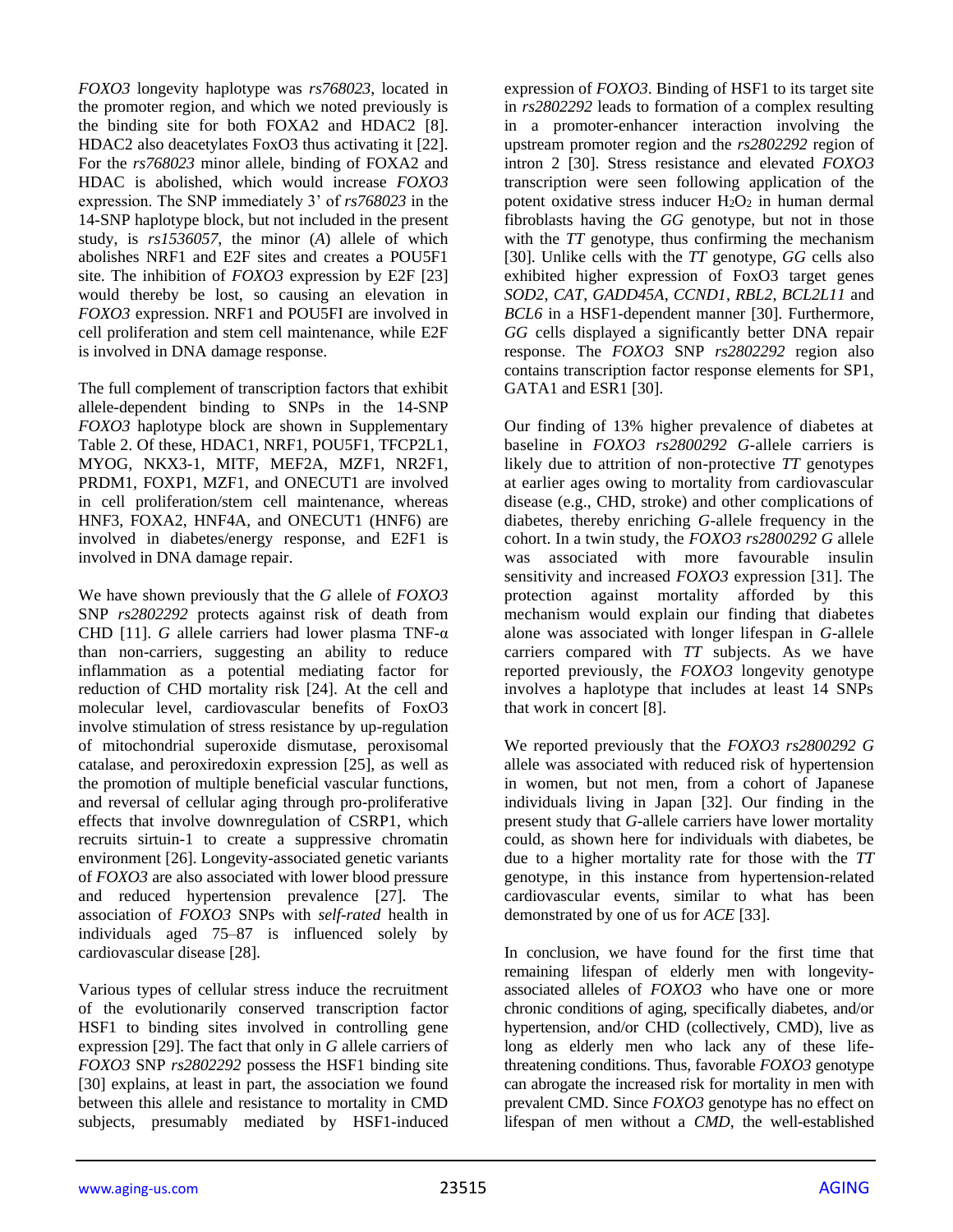understanding of *FOXO3* as being a longevity gene is because of an effect on elderly individuals who are at higher risk because they have a CMD.

## **MATERIALS AND METHODS**

#### **Study cohort**

Participants were American men of Japanese ancestry living on the island of Oahu, Hawaii. They were recruited in 1965–1968 from World War II Selective Service records for the Kuakini Honolulu Heart Program (KHHP) [34], which continued from 1991 onwards as the Kuakini and Honolulu-Asia Aging Study (KHAAS) [4, 34–36]. The analysis was conducted as part of the Kuakini Hawaii Lifespan Study and the Kuakini Hawaii Healthspan Study, an embedded cohort study of healthy aging drawn from the original KHHP-KHAAS population. Subjects had parents who were both from a limited geographic area of Japan, mostly the western, central and southern regions [34, 37]. Subjects were recruited at the same time and place (Oahu), meaning there was no apparent reason why genetic background should be substantially different. The KHHP cohort is quite robust for phenotype-genotype associations, since the data collection was exceptionally accurate and involved cross validation utilizing an expert Morbidity and Mortality Committee. The Hawaii Japanese population is from Japan, with little outbreeding and, based on the authors' unpublished data, exhibits a smaller degree of genetic diversity than the overall population of Japan.

All participants in the current study were interviewed at Examination 4 of the KHHP (1991–1993). Archived phenotypic data and blood samples from Examination 4 of the KHHP (1991–1993), which coincided with the commencement of the KHAAS, were used as the baseline examination for our study. The KHAAS was begun as an expansion of the KHHP for the study of neurodegenerative diseases, cognitive function, and other aging phenotypes in elderly persons. From 1991– 1993, all of the survivors of the KHHP cohort, ranging in age from 71–93 years (mean age:  $77.9 \pm 4.7$  years), were invited to the 4th examination. Response rate was 80% of survivors (including clinic, home, and nursing home visits;  $n = 3,741$ ).

The study involved 3,584 of 3,741 men aged 71 to 93 (mean age  $77.9 \pm 4.7$  SD years) for whom we had banked DNA so making them eligible for inclusion. Of the 3,584 men, 3,548 had died (mean age at death  $89.0\pm6.2$  SD years; range  $72-108$  years) and 36 were still alive (mean age  $101.6 \pm 1.9$  SD years; range 100–108 years) at the end of the follow-up period, 31 December 2019.

The KHHP was a longitudinal observation study. Subjects from the KHHP/KHAAS population [4] had been followed with regular examinations and blood work until 2015, or death up to the end of 2019.

Information on the prevalence of CHD, stroke, and cancer was identified by the KHHP surveillance system (review of hospital records by an expert panel or matching to Tumor Registry for Cancer). Hypertension was defined as systolic/diastolic blood pressure ≥160/95 mmHg or on anti-hypertensive medication at baseline. Diabetes was defined by fasting serum glucose  $\geq 126$ mg/dL or 2-hour post-load glucose  $\geq 200$  mg/dL or taking insulin and/or oral hypoglycemic medications at baseline.

Procedures performed were in accord with institutional guidelines and were approved by the Institutional Review Board of Kuakini Medical Center. Written informed consent was obtained from all study participants or from family representatives, if participants could not provide consent.

## **Genotyping**

Leucocyte DNA obtained from participants was used for genotyping. Recruitment, demographic characteristics, and DNA extraction were as described previously [4, 38]. In the HHP cohort, the *FOXO3* longevity haplotype was defined by 14 SNPs (in order of location 5' to 3' with minor [longevity-associated] allele shown in brackets): *rs768023* (*G* allele), *rs1536057* (*T*), *rs2253310* (*C*), *rs2802288* (*A*), *rs2802292 (G), rs2764264* (*C*), *rs12202234* (*G*), *rs17069665* (*G*), *rs12213895 (A), rs12212067* (*G*), *rs9398171* (*C*), *rs73763159* (*T*), *rs3800230* (*G*), and *rs1935952* (*G*)) [8]. Longitudinal genotype data were obtained for 8 of these SNPs. All 14 affect transcription factor binding sites. Specifically, the minor allele of *rs2802292* creates a HSF1 binding site in intron 2 of *FOXO3* [30], *rs1935952* disrupts an MZF1 binding site, *rs2253310* minor allele creates a TFCP2L1 binding site, *rs2764264* disrupts a NKX3 binding site, *rs2802288* creates a MYF binding site, *rs3800230* disrupts a FoxP1 binding site, *rs9398171 creates* NR2F1 and HNF4 site and abolishes a HNF6 site, and *rs12212067* creates a MZF1 site [8]. The SNP *rs768023* (not included in the present longitudinal study) abolishes both a FOXA2 and a HDAC2 recognition site [8].

Genotyping was performed by allelic discrimination assays using TaqMan® (Applied Biosystems, Inc.) and a Life Technologies QuantStudio 12K Flex OpenArray system. Although 88% of participants were born in Hawaii, there is a theoretical possibility of confounding of case vs. control status for allele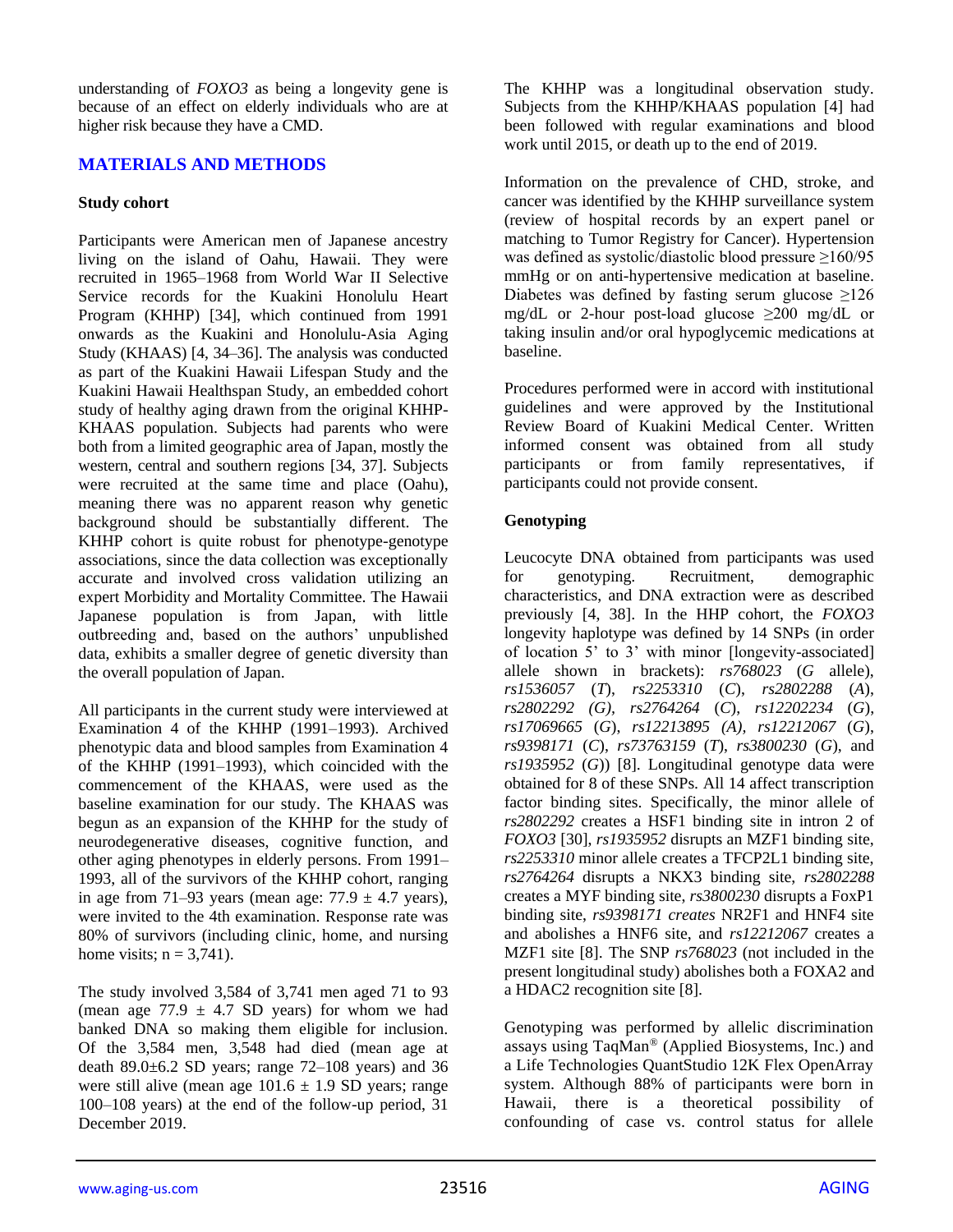frequencies due to geographic origin. Therefore, for certain analyses, cases and controls were stratified by parental prefecture of origin using conditional logistic regression models.

#### **Statistical analyses**

General linear models were used to compare ageadjusted indirect measurements between groups, and logistic models were used to compare the age-adjusted direct measurements. Cox proportional models were used to assess the association of *FOXO3* minor-allele carriers with mortality stratified by disease status, such as by CHD, by diabetes, by hypertension, and by chronic conditions defined by presence of any of CHD, diabetes, or hypertension. The Cox proportional hazard assumption was tested for each Cox model. The effect of interaction of disease with *FOXO* genotype on mortality was tested in the Cox model. All statistical analyses were performed using the Statistical Analysis System version 9.4 [39]. Figures were generated using the STATA 12 Graphics [40].

## **AUTHOR CONTRIBUTIONS**

R.C., B.J.M., T.A.D., K.H.M., D.C.W., R.C.A., B.J.W. contributed to the study concept and design; R.C. carried out the statistical analyses; K.H.M. supervised recruitment and data collection; T.A.D. supervised the genotyping; B.J.M. drafted the manuscript; R.C., B.J.M., T.A.D., K.H.M., P.M.C.D., R.C.A., D.C.W. and B.J.W. provided critical input into data interpretation and manuscript preparation.

#### **ACKNOWLEDGMENTS**

The authors thank all study participants and their families for their cooperation and the Hawaii State Department of Health for its help. The authors wish to acknowledge Dr. Alvin T. Onaka, Brian Horiuchi, and Caryn Tottori of the Hawaii State Department of Health for providing death certificate data on cause of death for the KHHP participants, Ms. Ayako Elliott and Ms. Eva Ardo for assistance with genotyping, and Ms. Hiromi Nakada and Ms. Ka-on Fong for monitoring the vital status of KHHP participants.

## **CONFLICTS OF INTEREST**

These authors declare no conflicts of interest.

## **FUNDING**

This work was supported by the Kuakini Medical Center, the US National Institutes of Health (contract N01-AG-4-2149, Grants 5 U01 AG019349-05,

5R01AG027060 [Kuakini Hawaii Lifespan Study], 5R01AG038707 [Kuakini Hawaii Healthspan Study]), 1P20GM125526-01A1 [Kuakini Center of Biomedical Research Excellence for Clinical and Translational Research on Aging], and contract N01-HC-05102 from the National Heart Lung and Blood Institute.

#### **REFERENCES**

- 1. Morris BJ, Willcox BJ, Donlon TA. Genetic and epigenetic regulation of human aging and longevity. Biochim Biophys Acta Mol Basis Dis. 2019; 1865:1718–44. <https://doi.org/10.1016/j.bbadis.2018.08.039> PMI[D:31109447](https://pubmed.ncbi.nlm.nih.gov/31109447)
- 2. Brooks-Wilson AR. Genetics of healthy aging and longevity. Hum Genet. 2013; 132:1323–38. <https://doi.org/10.1007/s00439-013-1342-z> PMI[D:23925498](https://pubmed.ncbi.nlm.nih.gov/23925498)
- 3. Berg NV, Rodríguez-Girondo M, de Craen AJ, Houwing-Duistermaat JJ, Beekman M, Slagboom PE. Longevity around the turn of the 20th century: life-long sustained survival advantage for parents of today's nonagenarians. J Gerontol A Biol Sci Med Sci. 2018; 73:1295–302.

<https://doi.org/10.1093/gerona/gly049> PMI[D:29596573](https://pubmed.ncbi.nlm.nih.gov/29596573)

- 4. Willcox BJ, Donlon TA, He Q, Chen R, Grove JS, Yano K, Masaki KH, Willcox DC, Rodriguez B, Curb JD. FOXO3A genotype is strongly associated with human longevity. Proc Natl Acad Sci USA. 2008; 105:13987–92. <https://doi.org/10.1073/pnas.0801030105> PMI[D:18765803](https://pubmed.ncbi.nlm.nih.gov/18765803)
- 5. Broer L, Buchman AS, Deelen J, Evans DS, Faul JD, Lunetta KL, Sebastiani P, Smith JA, Smith AV, Tanaka T, Yu L, Arnold AM, Aspelund T, et al. GWAS of longevity in CHARGE consortium confirms APOE and FOXO3 candidacy. J Gerontol A Biol Sci Med Sci. 2015; 70:110–18.

<https://doi.org/10.1093/gerona/glu166> PMI[D:25199915](https://pubmed.ncbi.nlm.nih.gov/25199915)

- 6. Morris BJ, Willcox DC, Donlon TA, Willcox BJ. FOXO3: a major gene for human longevity—a mini-review. Gerontology. 2015; 61:515–25. <https://doi.org/10.1159/000375235> PMI[D:25832544](https://pubmed.ncbi.nlm.nih.gov/25832544)
- 7. Deelen J, Evans DS, Arking DE, Tesi N, Nygaard M, Liu X, Wojczynski MK, Biggs ML, van der Spek A, Atzmon G, Ware EB, Sarnowski C, Smith AV, et al. A meta-analysis of genome-wide association studies identifies multiple longevity genes. Nat Commun. 2019; 10:3669. <https://doi.org/10.1038/s41467-019-11558-2> PMI[D:31413261](https://pubmed.ncbi.nlm.nih.gov/31413261)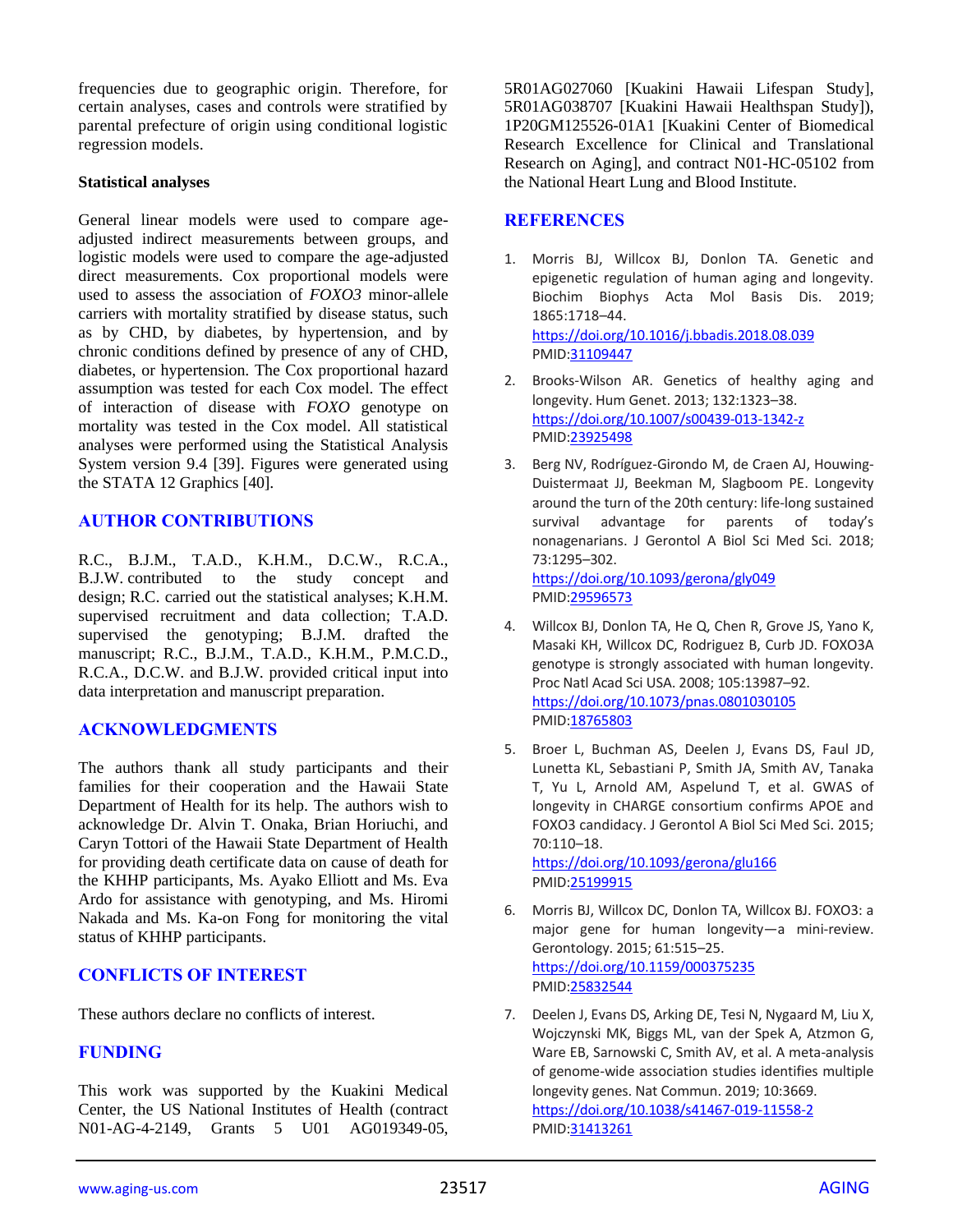- 8. Donlon TA, Morris BJ, Chen R, Masaki KH, Allsopp RC, Willcox DC, Elliott A, Willcox BJ. FOXO3 longevity interactome on chromosome 6. Aging Cell. 2017; 16:1016–25. <https://doi.org/10.1111/acel.12625> PMID[:28722347](https://pubmed.ncbi.nlm.nih.gov/28722347)
- 9. Eijkelenboom A, Mokry M, de Wit E, Smits LM, Polderman PE, van Triest MH, van Boxtel R, Schulze A, de Laat W, Cuppen E, Burgering BM. Genome-wide analysis of FOXO3 mediated transcription regulation through RNA polymerase II profiling. Mol Syst Biol. 2013; 9:638. <https://doi.org/10.1038/msb.2012.74> PMID[:23340844](https://pubmed.ncbi.nlm.nih.gov/23340844)
- 10. Donlon TA, Willcox BJ, Morris BJ. FOXO3 cell resilience gene neighborhood. Aging (Albany NY). 2017; 9:2467–68. <https://doi.org/10.18632/aging.101349> PMID[:29242406](https://pubmed.ncbi.nlm.nih.gov/29242406)
- 11. Willcox BJ, Tranah GJ, Chen R, Morris BJ, Masaki KH, He Q, Willcox DC, Allsopp RC, Moisyadi S, Poon LW, Rodriguez B, Newman AB, Harris TB, et al. The FoxO3 gene and cause-specific mortality. Aging Cell. 2016; 15:617–24. <https://doi.org/10.1111/acel.12452> PMID[:27071935](https://pubmed.ncbi.nlm.nih.gov/27071935)
- 12. Pawlikowska L, Hu D, Huntsman S, Sung A, Chu C, Chen J, Joyner AH, Schork NJ, Hsueh WC, Reiner AP, Psaty BM, Atzmon G, Barzilai N, et al, and Study of Osteoporotic Fractures. Association of common genetic variation in the insulin/IGF1 signaling pathway with human longevity. Aging Cell. 2009; 8:460–72. <https://doi.org/10.1111/j.1474-9726.2009.00493.x> PMID[:19489743](https://pubmed.ncbi.nlm.nih.gov/19489743)
- 13. Kuningas M, Mägi R, Westendorp RG, Slagboom PE, Remm M, van Heemst D. Haplotypes in the human Foxo1a and Foxo3a genes; impact on disease and mortality at old age. Eur J Hum Genet. 2007; 15:294–301.

<https://doi.org/10.1038/sj.ejhg.5201766> PMID[:17245409](https://pubmed.ncbi.nlm.nih.gov/17245409)

- 14. Kops GJ, Dansen TB, Polderman PE, Saarloos I, Wirtz KW, Coffer PJ, Huang TT, Bos JL, Medema RH, Burgering BM. Forkhead transcription factor FOXO3a protects quiescent cells from oxidative stress. Nature. 2002; 419:316–21. <https://doi.org/10.1038/nature01036> PMID[:12239572](https://pubmed.ncbi.nlm.nih.gov/12239572)
- 15. Sengupta A, Molkentin JD, Paik JH, DePinho RA, Yutzey KE. FoxO transcription factors promote cardiomyocyte survival upon induction of oxidative stress. J Biol Chem. 2011; 286:7468–78.

<https://doi.org/10.1074/jbc.M110.179242> PMI[D:21159781](https://pubmed.ncbi.nlm.nih.gov/21159781)

- 16. Webb AE, Brunet A. FOXO transcription factors: key regulators of cellular quality control. Trends Biochem Sci. 2014; 39:159–69. <https://doi.org/10.1016/j.tibs.2014.02.003> PMI[D:24630600](https://pubmed.ncbi.nlm.nih.gov/24630600)
- 17. Fasano C, Disciglio V, Bertora S, Lepore Signorile M, Simone C. FOXO3a from the nucleus to the mitochondria: a round trip in cellular stress response. Cells. 2019; 8:1110. <https://doi.org/10.3390/cells8091110> PMI[D:31546924](https://pubmed.ncbi.nlm.nih.gov/31546924)
- 18. Gurkar AU, Robinson AR, Cui Y, Li X, Allani SK, Webster A, Muravia M, Fallahi M, Weissbach H, Robbins PD, Wang Y, Kelley EE, Croix CM, et al. Dysregulation of DAF-16/FOXO3A-mediated stress responses accelerates oxidative DNA damage induced aging. Redox Biol. 2018; 18:191–99. <https://doi.org/10.1016/j.redox.2018.06.005> PMI[D:30031267](https://pubmed.ncbi.nlm.nih.gov/30031267)
- 19. Zhang W, Zhang S, Yan P, Ren J, Song M, Li J, Lei J, Pan H, Wang S, Ma X, Ma S, Li H, Sun F, et al. A single-cell transcriptomic landscape of primate arterial aging. Nat Commun. 2020; 11:2202. <https://doi.org/10.1038/s41467-020-15997-0> PMI[D:32371953](https://pubmed.ncbi.nlm.nih.gov/32371953)
- 20. Ermolaeva M, Neri F, Ori A, Rudolph KL. Cellular and epigenetic drivers of stem cell ageing. Nat Rev Mol Cell Biol. 2018; 19:594–610. <https://doi.org/10.1038/s41580-018-0020-3> PMI[D:29858605](https://pubmed.ncbi.nlm.nih.gov/29858605)
- 21. Whitton H, Singh LN, Patrick MA, Price AJ, Osorio FG, López-Otín C, Bochkis IM. Changes at the nuclear lamina alter binding of pioneer factor Foxa2 in aged liver. Aging Cell. 2018; 17:e12742. <https://doi.org/10.1111/acel.12742> PMI[D:29484800](https://pubmed.ncbi.nlm.nih.gov/29484800)
- 22. Beharry AW, Sandesara PB, Roberts BM, Ferreira LF, Senf SM, Judge AR. HDAC1 activates FoxO and is both sufficient and required for skeletal muscle atrophy. J Cell Sci. 2014; 127:1441–53. <https://doi.org/10.1242/jcs.136390> PMI[D:24463822](https://pubmed.ncbi.nlm.nih.gov/24463822)
- 23. Xie Q, Peng S, Tao L, Ruan H, Yang Y, Li TM, Adams U, Meng S, Bi X, Dong MQ, Yuan Z. E2F transcription factor 1 regulates cellular and organismal senescence by inhibiting forkhead box O transcription factors. J Biol Chem. 2014; 289:34205–13. <https://doi.org/10.1074/jbc.M114.587170>

PMI[D:25344604](https://pubmed.ncbi.nlm.nih.gov/25344604)

24. Willcox BJ, Morris BJ, Tranah GJ, Chen R, Masaki KH, He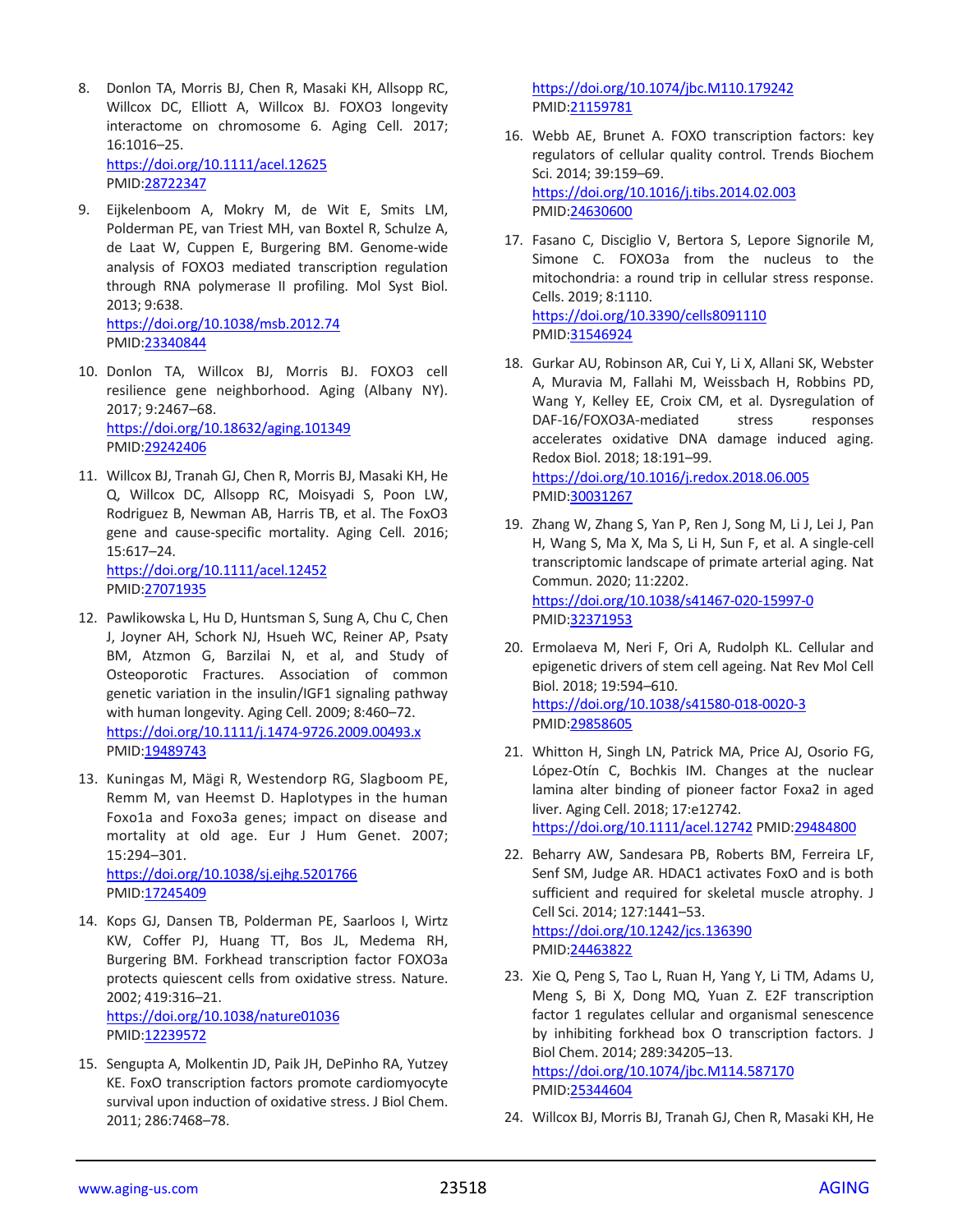Q, Willcox DC, Allsopp RC, Moisyadi S, Gerschenson M, Davy PM, Poon LW, Rodriguez B, et al. Longevityassociated FOXO3 genotype and its impact on coronary artery disease mortality in Japanese, whites, and blacks: a prospective study of three American populations. J Gerontol A Biol Sci Med Sci. 2017; 72:724–28.

<https://doi.org/10.1093/gerona/glw196> PMID[:27694344](https://pubmed.ncbi.nlm.nih.gov/27694344)

- 25. Chiribau CB, Cheng L, Cucoranu IC, Yu YS, Clempus RE, Sorescu D. FOXO3A regulates peroxiredoxin III expression in human cardiac fibroblasts. J Biol Chem. 2008; 283:8211–17. <https://doi.org/10.1074/jbc.M710610200> PMID[:18195003](https://pubmed.ncbi.nlm.nih.gov/18195003)
- 26. Yan P, Li Q, Wang L, Lu P, Suzuki K, Liu Z, Lei J, Li W, He X, Wang S, Ding J, Chan P, Zhang W, et al. FOXO3 engineered human ESC-derived vascular cells promote vascular protection and regeneration. Cell Stem Cell. 2019; 24:447–61.e8. <https://doi.org/10.1016/j.stem.2018.12.002>
	- PMID[:30661960](https://pubmed.ncbi.nlm.nih.gov/30661960)
- 27. International Consortium for Blood Pressure Genome-Wide Association Studies, Ehret GB, Munroe PB, Rice KM, Bochud M, Johnson AD, Chasman DI, Smith AV, Tobin MD, Verwoert GC, Hwang SJ, Pihur V, Vollenweider P, O'Reilly PF, et al. Genetic variants in novel pathways influence blood pressure and cardiovascular disease risk. Nature. 2011; 478:103–9.

<https://doi.org/10.1038/nature10405> PMID[:21909115](https://pubmed.ncbi.nlm.nih.gov/21909115)

- 28. Zettergren A, Kern S, Rydén L, Östling S, Blennow K, Zetterberg H, Falk H, Skoog I. Genetic variation in FOXO3 is associated with self-rated health in a population-based sample of older individuals. J Gerontol A Biol Sci Med Sci. 2018; 73:1453–58. <https://doi.org/10.1093/gerona/gly021> PMID[:29415201](https://pubmed.ncbi.nlm.nih.gov/29415201)
- 29. Vihervaara A, Sistonen L. HSF1 at a glance. J Cell Sci. 2014; 127:261–66. <https://doi.org/10.1242/jcs.132605> PMID[:24421309](https://pubmed.ncbi.nlm.nih.gov/24421309)
- 30. Grossi V, Forte G, Sanese P, Peserico A, Tezil T, Lepore Signorile M, Fasano C, Lovaglio R, Bagnulo R, Loconte DC, Susca FC, Resta N, Simone C. The longevity SNP rs2802292 uncovered: HSF1 activates stressdependent expression of FOXO3 through an intronic enhancer. Nucleic Acids Res. 2018; 46:5587–600. <https://doi.org/10.1093/nar/gky331> PMID[:29733381](https://pubmed.ncbi.nlm.nih.gov/29733381)
- 31. Banasik K, Ribel-Madsen R, Gjesing AP, Wegner L, Andersson A, Poulsen P, Borglykke A, Witte DR,

Pedersen O, Hansen T, Vaag A. The FOXO3A rs2802292 G-allele associates with improved peripheral and hepatic insulin sensitivity and increased skeletal muscle-FOXO3A mRNA expression in twins. J Clin Endocrinol Metab. 2011; 96:E119–24. <https://doi.org/10.1210/jc.2010-0881> PMI[D:20881262](https://pubmed.ncbi.nlm.nih.gov/20881262)

32. Morris BJ, Chen R, Donlon TA, Evans DS, Tranah GJ, Parimi N, Ehret GB, Newton-Cheh C, Seto T, Willcox DC, Masaki KH, Kamide K, Ryuno H, et al. Association analysis of FOXO3 longevity variants with blood pressure and essential hypertension. Am J Hypertens. 2016; 29:1292–300.

<https://doi.org/10.1093/ajh/hpv171> PMI[D:26476085](https://pubmed.ncbi.nlm.nih.gov/26476085)

- 33. Morris BJ, Zee RY, Schrader AP. Different frequencies of angiotensin-converting enzyme genotypes in older hypertensive individuals. J Clin Invest. 1994; 94:1085–89. <https://doi.org/10.1172/JCI117423> PMI[D:8083349](https://pubmed.ncbi.nlm.nih.gov/8083349)
- 34. Worth RM, Kagan A. Ascertainment of men of Japanese ancestry in hawaii through world war II selective service registration. J Chronic Dis. 1970; 23:389–97. [https://doi.org/10.1016/0021-9681\(70\)90022-6](https://doi.org/10.1016/0021-9681(70)90022-6) PMI[D:5492969](https://pubmed.ncbi.nlm.nih.gov/5492969)
- 35. Kagan A, Harris BR, Winkelstein W Jr, Johnson KG, Kato H, Syme SL, Rhoads GG, Gay ML, Nichaman MZ, Hamilton HB, Tillotson J. Epidemiologic studies of coronary heart disease and stroke in Japanese men living in Japan, Hawaii and California: demographic, physical, dietary and biochemical characteristics. J Chronic Dis. 1974; 27:345–64. [https://doi.org/10.1016/0021-9681\(74\)90014-9](https://doi.org/10.1016/0021-9681(74)90014-9)
- 36. Yano K, Reed DM, McGee DL. Ten-year incidence of coronary heart disease in the Honolulu Heart Program. Relationship to biologic and lifestyle characteristics. Am J Epidemiol. 1984; 119:653–66. <https://doi.org/10.1093/oxfordjournals.aje.a113787> PMI[D:6720665](https://pubmed.ncbi.nlm.nih.gov/6720665)

PMI[D:4436426](https://pubmed.ncbi.nlm.nih.gov/4436426)

- 37. Kagan A, Ed. (1996) The Honolulu Heart Program: An Epidemiological Study of Coronary Heart Disease and Stroke. Amsterdam, The Netherlands: Harwood Academic Publishers.
- 38. Donlon TA, Curb JD, He Q, Grove JS, Masaki KH, Rodriguez B, Elliott A, Willcox DC, Willcox BJ. FOXO3 gene variants and human aging: coding variants may not be key players. J Gerontol A Biol Sci Med Sci. 2012; 67:1132–39.

<https://doi.org/10.1093/gerona/gls067> PMI[D:22459618](https://pubmed.ncbi.nlm.nih.gov/22459618)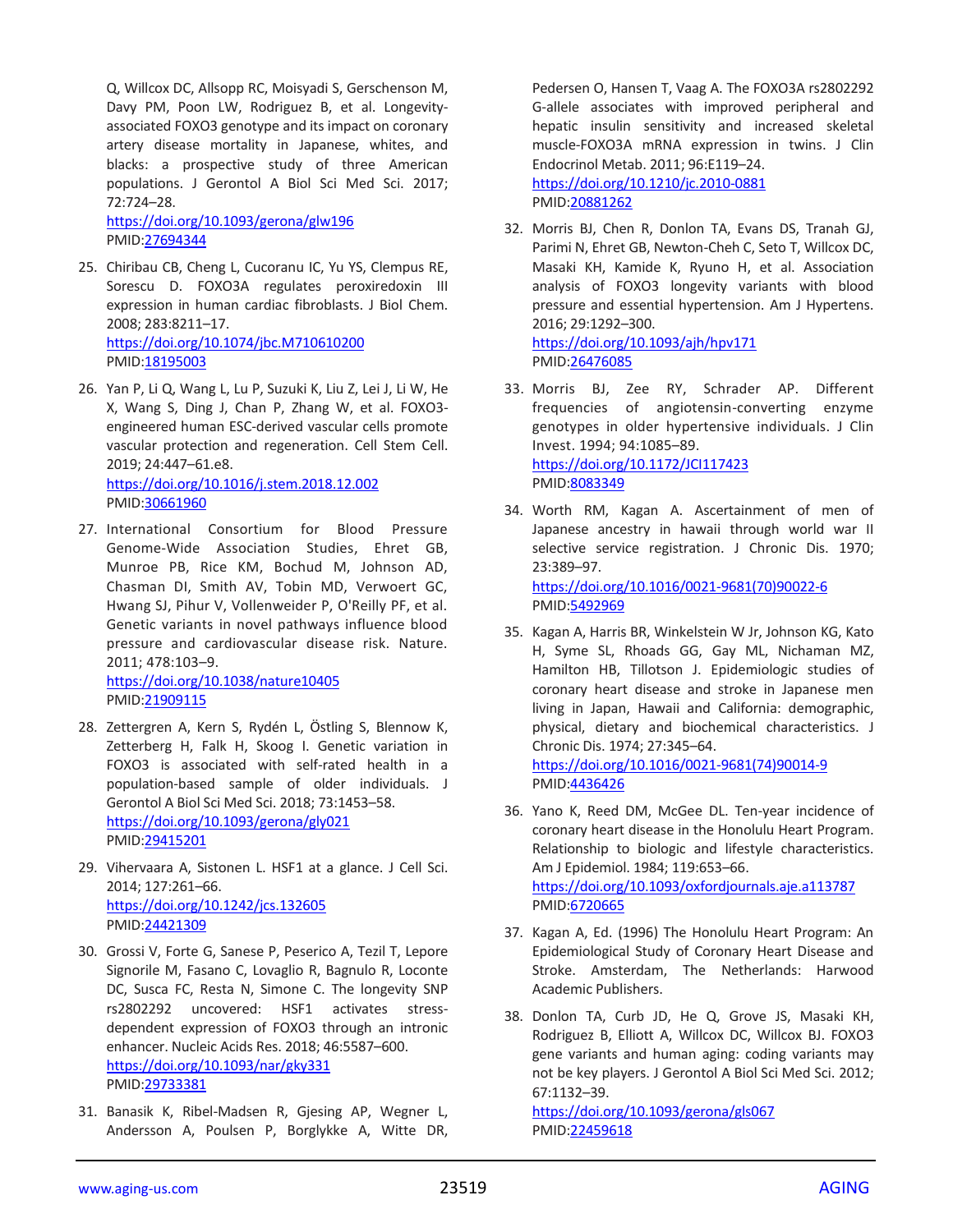- 39. Statistical Analysis System (SAS) version 9.4. SAS Institute, Cary, NC, USA. <https://libguides.library.kent.edu/statconsulting/SAS>
- 40. StataCorp LP. Stata Statistical Software: Release 12. College Station, TX. 2011. <https://www.coursehero.com/file/16695740/stata/>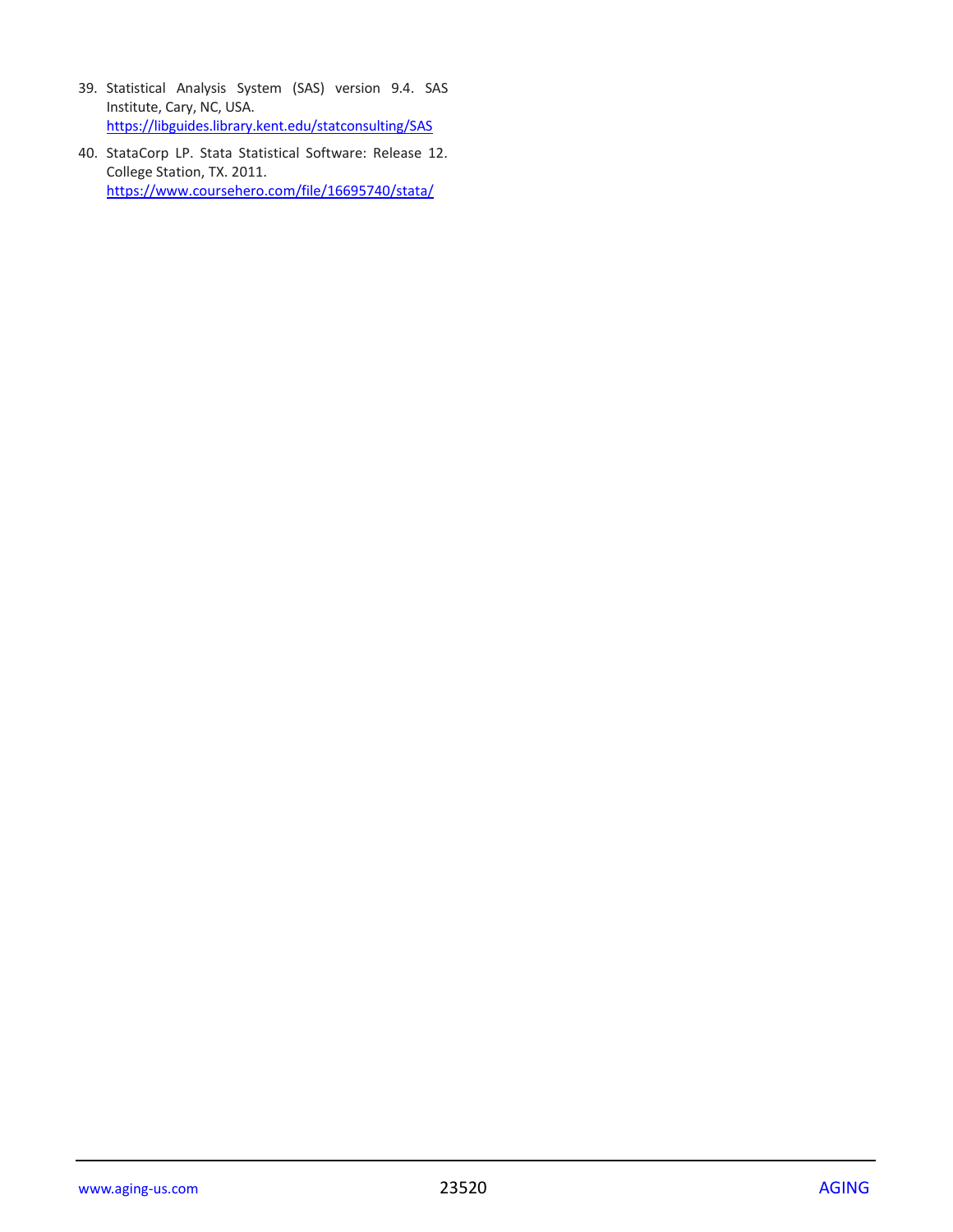## **SUPPLEMENTARY MATERIALS**

## **Supplementary Figures**



**Supplementary Figure 1. Linkage disequilibrium and haplotypes of 14** *FOXO3* **longevity-associated SNPs.** (**A**) The 14 *FOXO3* longevity-associated SNPs (and alleles) that comprise the full haplotype. (**B**) Linkage disequilibrium in *FOXO3* and SNP locations – Japanese (JPN). (**C**) Linkage disequilibrium in *FOXO3* and SNP locations – Caucasian (CEU). LD matrix plot showing the 14 *FOXO3* SNPs using the program LDLink [\(https://ldlink.nci.nih.gov\)](https://ldlink.nci.nih.gov/). In the Japanese population, shown in part (**B**) of Supplementary Figure 1, the data are from "JPN" population data from Phase 3 (Version 5) of the 1000 Genomes Project [\(https://www.internationalgenome.org\)](https://www.internationalgenome.org/). In the Caucasian population the values are from the "CEU" data. Note that the JPN data have a higher overall level of linkage disequilibrium (i.e., red intensities). Red squares denote blocks that have a Hedrick's multiallelic  $R^2 = 1$ , whereas blue squares denote blocks that have a  $R^2$  value < 1 [Hedrick PW. Gametic disequilibrium measures: Proceed with caution. *Genetics.* 1987; 117:331-342]. Blue blocks denote *D'* values.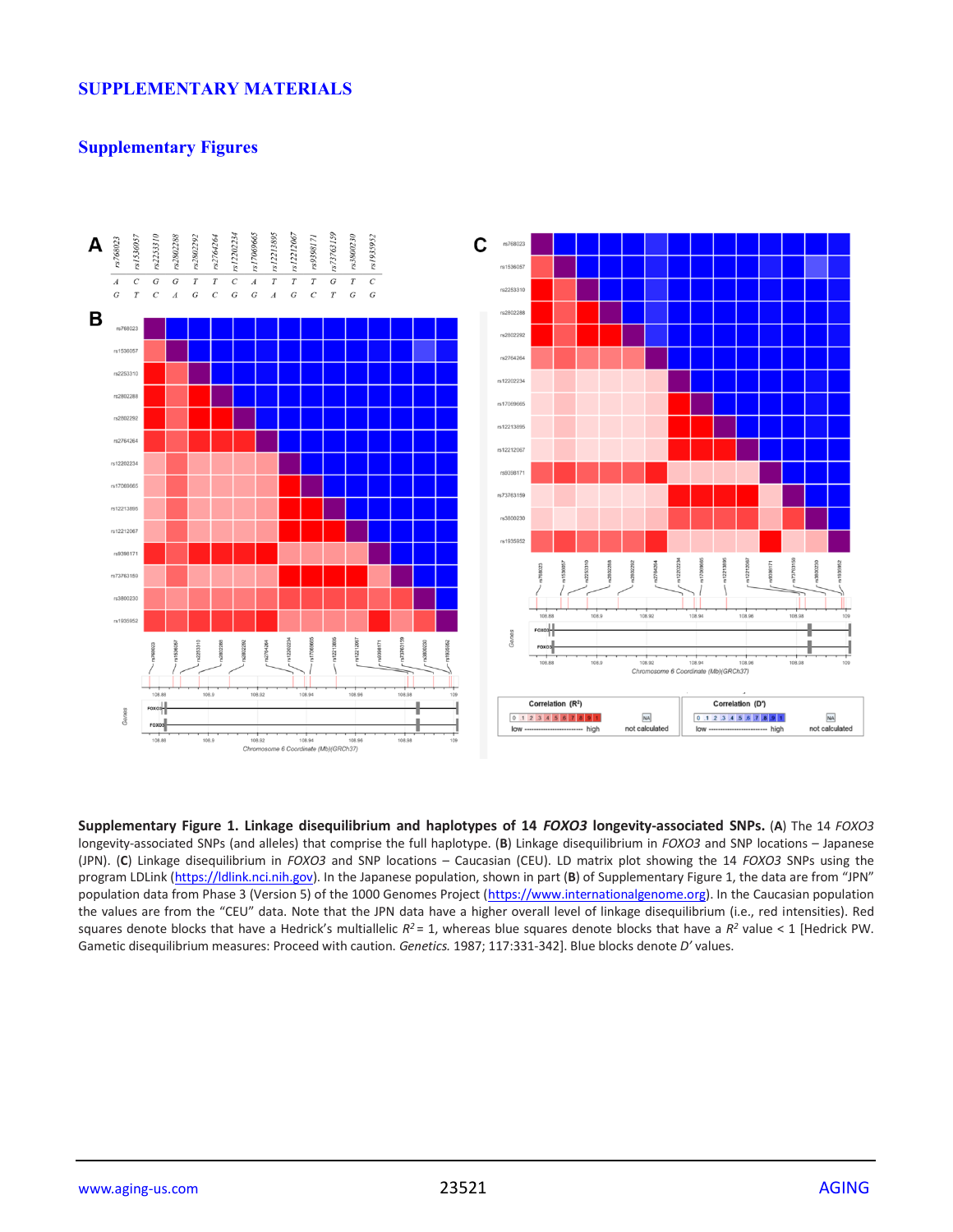|                        |                                                | RS Number Position (GRCh37) Allele Frequencies |                            |     | <b>Haplotypes</b> |    |                |                                        |   |   |
|------------------------|------------------------------------------------|------------------------------------------------|----------------------------|-----|-------------------|----|----------------|----------------------------------------|---|---|
| rs768023               | chr6:108876002                                 | A=0.755, G=0.245                               |                            | A   | G                 |    | G              | G                                      | G | G |
| rs1536057              | chr6:108885623                                 | $C=0.841$ , $T=0.159$                          |                            | с   | T                 |    | T              | C                                      | C | C |
| rs2253310              | chr6:108888593                                 | $G=0.764$ , $C=0.236$                          |                            | G   | с                 |    | с              | с                                      | с | C |
| rs2802288              | chr6:108896215                                 | $G=0.764$ , $A=0.236$                          |                            | G   | A                 |    | A              | A                                      | A | A |
| rs2802292              | chr6:108908518                                 | $T=0.764$ , $G=0.236$                          |                            | т   | G                 |    | G              | G                                      | G | G |
| rs2764264              | chr6:108934461                                 | $T=0.784$ , $C=0.216$                          |                            | T   | с                 |    | с              | с                                      | T | C |
| rs12202234             | chr6:108939083                                 | $C=0.899, G=0.101$                             |                            | с   | G                 |    | C              | C                                      | с | C |
| rs17069665             | chr6:108941468                                 | $A=0.899, G=0.101$                             |                            | A   | G                 |    | A              | A                                      | A | A |
| rs12213895             | chr6:108951968                                 | $T=0.899, A=0.101$                             |                            | Τ   | A                 |    | Τ              | т                                      | T | T |
| rs12212067             | chr6:108981196                                 | T=0.899, G=0.101                               |                            | T   | G                 |    | T              | т                                      | т | т |
| rs9398171              | chr6:108983527                                 | $T=0.788$ , $C=0.211$                          |                            | т   | с                 |    | с              | с                                      | Τ | C |
| rs73763159             | chr6:108991686                                 | $G=0.899$ , T=0.101                            |                            | G   | т                 |    | G              | G                                      | G | G |
| rs3800230              | chr6:108998128                                 | $T=0.861, G=0.139$                             |                            | т   | G                 |    | т              | G                                      | Τ | т |
|                        |                                                |                                                |                            |     |                   |    |                | G                                      | с | c |
| rs1935952              |                                                |                                                |                            |     | G                 |    |                |                                        |   |   |
|                        | chr6:108998905                                 | $C=0.808$ , $G=0.192$                          |                            | с   |                   |    | G              |                                        |   |   |
|                        |                                                | <b>Haplotype Count</b>                         |                            | 156 |                   | 21 | 9              | 7                                      | 4 | 3 |
|                        |                                                |                                                | <b>Haplotype Frequency</b> |     |                   |    |                | 0.75 0.101 0.0433 0.0337 0.0192 0.0144 |   |   |
|                        | RS Number Position (GRCh37) Allele Frequencies |                                                | Haplotypes                 |     |                   |    |                |                                        |   |   |
| rs768023               | chr6:108876002                                 | $A=0.646$ , $G=0.353$                          | A                          | G   | G                 | G  | $\overline{A}$ | G                                      | G |   |
| rs1536057              | chr6:108885623                                 | $C=0.737$ , T=0.263                            | $\mathbf c$                | T   | T                 | c  | C              | c                                      | T |   |
|                        | chr6:108888593                                 | $G=0.646$ , $C=0.353$                          | G                          | C   | C                 | C  | G              | c                                      | c |   |
| rs2253310<br>rs2802288 | chr6:108896215                                 | $G=0.646$ , $A=0.353$                          | G                          | A   | A                 | A  | G              | A                                      | A |   |
| rs2802292              | chr6:108908518                                 | $T=0.646$ , $G=0.353$                          | т                          | G   | G                 | G  | T              | G                                      | G |   |
| rs2764264              | chr6:108934461                                 | T=0.702, C=0.298                               | T                          | c   | c                 | T  | c              | с                                      | т |   |
| rs12202234             | chr6:108939083                                 | $C=0.919, G=0.081$                             | с                          | C   | G                 | c  | C              | c                                      | с |   |
| rs17069665             | chr6:108941468                                 | A=0.919, G=0.081                               | $\mathbf{A}$               | A   | G                 | A  | $\mathbf{A}$   | A                                      | A |   |
| rs12213895             | chr6:108951968                                 | $T=0.919, A=0.081$                             | T                          | T   | A                 | T  | T              | Τ                                      | т |   |
| rs12212067             | chr6:108981196                                 | $T=0.924$ , $G=0.076$                          | T                          | T   | G                 | T  | T              | T                                      | T |   |
| rs9398171              | chr6:108983527                                 | $T=0.732$ , $C=0.268$                          | Τ                          | C   | C                 | T  | T              | c                                      | T |   |
| rs73763159             | chr6:108991686                                 | G=0.924, T=0.076                               | G                          | G   | T                 | Ġ  | G              | G                                      | G |   |
| rs3800230              | chr6:108998128                                 | $T=0.899, G=0.101$                             | Τ                          | Τ   | G                 | т  | T              | G                                      | Τ |   |
| rs1935952              | chr6:108998905                                 | C=0.727, G=0.273                               | c                          | G   | G                 | c  | c              | G                                      | C |   |

Haplotype Frequency 0.6061 0.1566 0.0758 0.0657 0.0303 0.0253 0.0253

**Supplementary Figure 2.** *FOXO3* **longevity haplotypes.** (**A**) Japanese Haplotype – allele frequency of haplotype = 0.10. (**B**) Caucasian haplotype – allele frequency of haplotype = 0.76. Tables of observed haplotypes were generated using LDHap [\(https://ldlink.nci.nih.gov/?tab=ldhap\)](https://ldlink.nci.nih.gov/?tab=ldhap). Haplotypes with frequencies greater than 1% are displayed vertically and ordered by observed frequency in the selected query sub-population. Variant bi-allelic genotypes and frequencies are reported in rows and are sorted by genomic position. Links are available to dbSNP [\(https://www.ncbi.nlm.nih.gov/snp/\)](https://www.ncbi.nlm.nih.gov/snp/) RS numbers and coordinates in the UCSC Genome Browser [\(http://genome.ucsc.edu/cgi-bin/hgGateway;](http://genome.ucsc.edu/cgi-bin/hgGateway) version GRCh37 is shown). Reference populations were "JPN" Japanese, shown in "A", and "CEU" Caucasian, shown in "B", using data from Phase 3 (Version 5) of the 1000 Genomes Project [\(https://www.internationalgenome.org\)](https://www.internationalgenome.org/). Rectangles highlight the longevity haplotype (minor alleles noted in Supplementary Figure 1) that has a frequency of 0.101 in the Japanese population and 0.758 in Caucasians.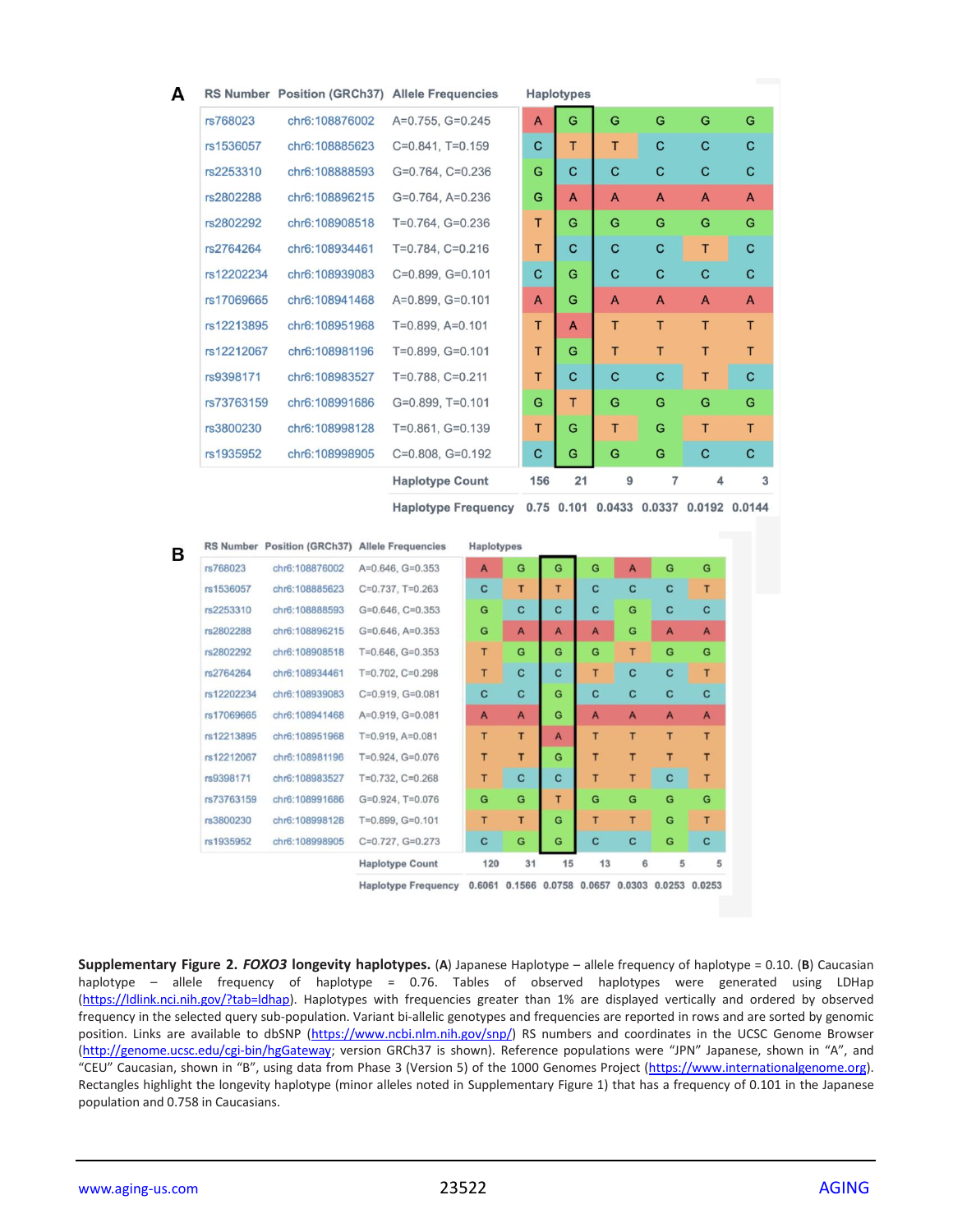# **Supplementary Tables**

**Supplementary Table 1. Age-adjusted characteristics of subjects at baseline for** *FOXO rs2802292 TT* **genotype and** *G***allele carriers.**

| <b>Variable</b>                     | <b>TT</b>        | GT/GG            | $\boldsymbol{\mathrm{p}}$ |
|-------------------------------------|------------------|------------------|---------------------------|
| $\mathbf n$                         | 1901             | 1683             |                           |
| Age (years)                         | $77.0 \pm 4.5$   | $78.0 \pm 4.7$   | 0.0008                    |
| BMI (kg/m <sup>2</sup> )            | $23.5 \pm 3.2$   | $23.5 \pm 3.1$   | 0.81                      |
| Fasting plasma glucose (mg/dl)      | $112.3 \pm 28.0$ | $113.9 \pm 31.0$ | 0.090                     |
| Smoking (pack-years)                | $25.4 \pm 33.5$  | $27.0 \pm 35.3$  | 0.20                      |
| Alcohol intake (oz/mo)              | $18.7 \pm 39.8$  | $19.0 \pm 41.4$  | 0.83                      |
| Physical activity index             | $30.9 \pm 4.7$   | $30.9 \pm 4.5$   | 0.94                      |
| Depressive symptoms (%)             | 10.0             | 11.2             | 0.29                      |
| Stroke $(\%)$                       | 4.5              | 4.4              | 0.85                      |
| Cancer (%)                          | 14.3             | 12.8             | 0.22                      |
| $CHD(\% )$                          | 22.3             | 18.7             | 0.009                     |
| Diabetes (%)                        | 27.0             | 30.4             | 0.027                     |
| Hypertension (%)                    | 53.1             | 54.1             | 0.55                      |
| CHD or diabetes or hypertension (%) | 70.0             | 70.2             | 0.92                      |

Values shown are age-adjusted mean ± SD for indirect measures and proportion for direct measurements.